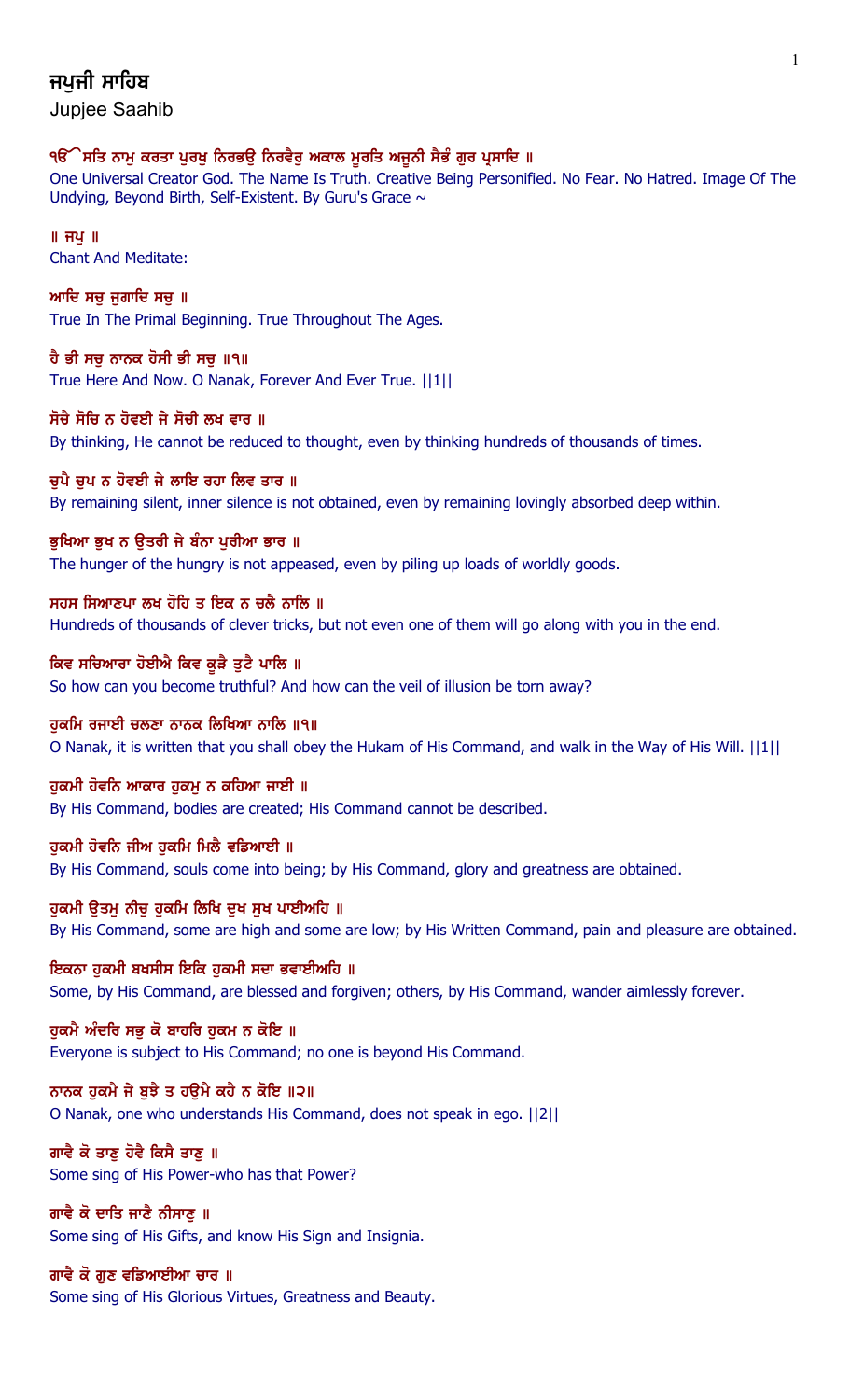#### ਗਾਵੈ ਕੋ ਵਿਦਿਆ ਵਿਖਮ ਵੀਚਾਰ ॥

Some sing of knowledge obtained of Him, through difficult philosophical studies.

ਗਾਵੈ ਕੋ ਸਾਜਿ ਕਰੇ ਤਨ ਖੇਹ ॥ Some sing that He fashions the body, and then again reduces it to dust.

ਗਾਵੈ ਕੋ ਜੀਅ ਲੈ ਫਿਰਿ ਦੇਹ ॥ Some sing that He takes life away, and then again restores it.

ਗਾਵੈ ਕੋ ਜਾਪੈ ਦਿਸੈ ਦੁਰਿ ॥ Some sing that He seems so very far away.

ਗਾਵੈ ਕੋ ਵੇਖੈ ਹਾਦਰਾ ਹਦੁਰਿ ॥ Some sing that He watches over us, face to face, ever-present.

ਕਥਨਾ ਕਥੀ ਨ ਆਵੈ ਤੋਟਿ ॥ There is no shortage of those who preach and teach.

ਕਥਿ ਕਥਿ ਕਥੀ ਕੋਟੀ ਕੋਟਿ ਕੋਟਿ ॥ Millions upon millions offer millions of sermons and stories.

ਦੇਦਾ ਦੇ ਲੈਦੇ ਥਕਿ ਪਾਹਿ ॥

The Great Giver keeps on giving, while those who receive grow weary of receiving.

ਜੁਗਾ ਜੁਗੰਤਰਿ ਖਾਹੀ ਖਾਹਿ ॥ Throughout the ages, consumers consume.

ਹਕਮੀ ਹਕਮ ਚਲਾਏ ਰਾਹ ॥ The Commander, by His Command, leads us to walk on the Path.

ਨਾਨਕ ਵਿਗਸੈ ਵੇਪਰਵਾਹੁ ॥੩॥ O Nanak, He blossoms forth, Carefree and Untroubled. ||3||

ਸਾਚਾ ਸਾਹਿਬੁ ਸਾਚੁ ਨਾਇ ਭਾਖਿਆ ਭਾਉ ਅਪਾਰੁ ॥ True is the Master, True is His Name-speak it with infinite love.

ਆਖਹਿ ਮੰਗਹਿ ਦੇਹਿ ਦੇਹਿ ਦਾਤਿ ਕਰੇ ਦਾਤਾਰ ॥ People beg and pray, "Give to us, give to us", and the Great Giver gives His Gifts.

ਫੇਰਿ ਕਿ ਅਗੈ ਰਖੀਐ ਜਿਤੂ ਦਿਸੈ ਦਰਬਾਰੂ ॥ So what offering can we place before Him, by which we might see the Darbaar of His Court?

ਮਹੌ ਕਿ ਬੋਲਣ ਬੋਲੀਐ ਜਿਤ ਸਣਿ ਧਰੇ ਪਿਆਰ ॥ What words can we speak to evoke His Love?

ਅੰਮ੍ਰਿਤ ਵੇਲਾ ਸਚੁ ਨਾਉ ਵਡਿਆਈ ਵੀਚਾਰੁ ॥ In the Amrit Vaylaa, the ambrosial hours before dawn, chant the True Name, and contemplate His Glorious Greatness.

ਕਰਮੀ ਆਵੈ ਕਪੜਾ ਨਦਰੀ ਮੋਖ ਦਆਰ ॥ By the karma of past actions, the robe of this physical body is obtained. By His Grace, the Gate of Liberation is found.

ਨਾਨਕ ਏਵੈ ਜਾਣੀਐ ਸਭੁ ਆਪੇ ਸਚਿਆਰੁ ॥੪॥ O Nanak, know this well: the True One Himself is All. ||4||

ਥਾਪਿਆ ਨ ਜਾਇ ਕੀਤਾ ਨ ਹੋਇ ॥ He cannot be established, He cannot be created.

ਆਪੇ ਆਪਿ ਨਿਰੰਜਨੁ ਸੋਇ ॥ He Himself is Immaculate and Pure.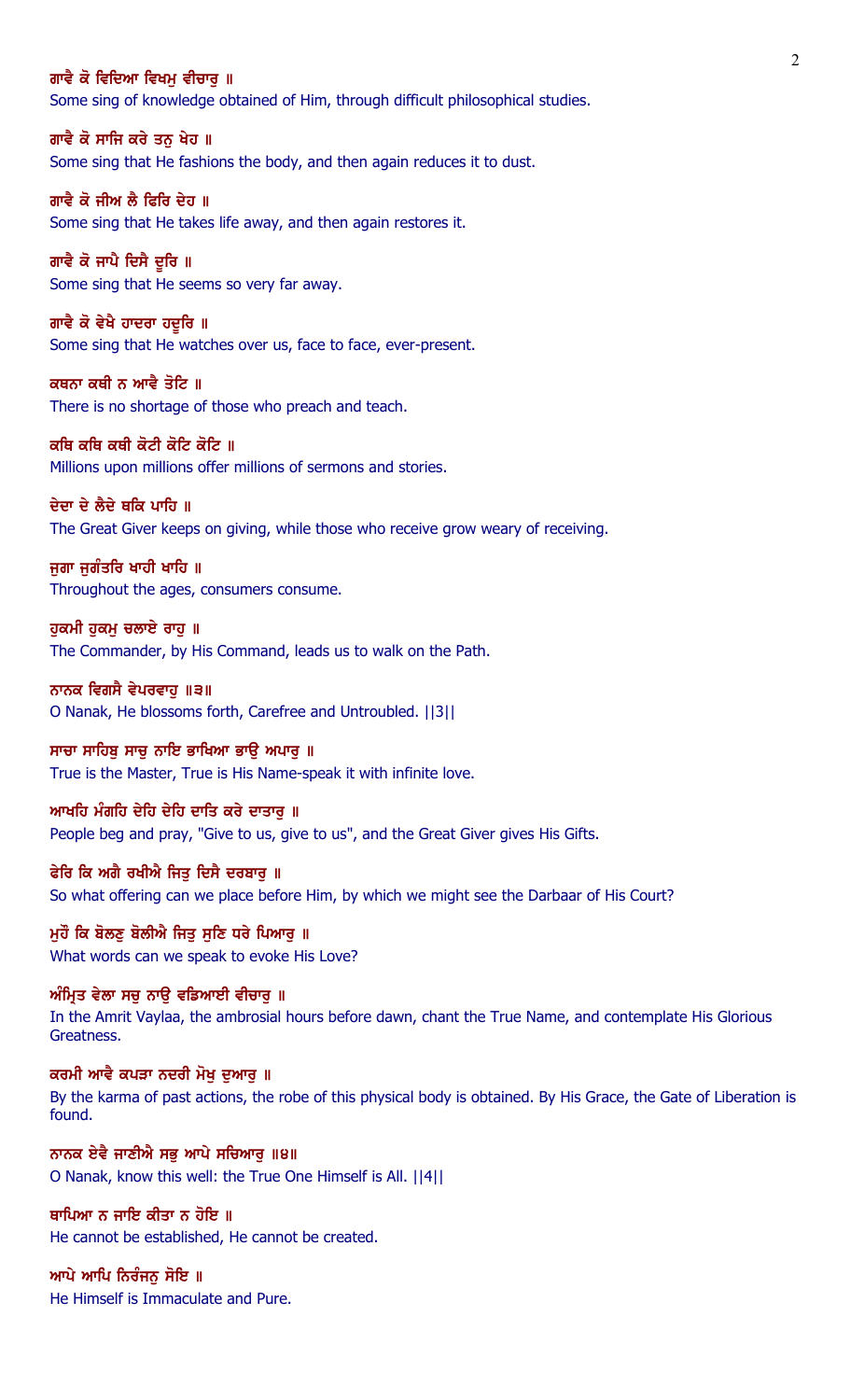### ਜਿਨਿ ਸੇਵਿਆ ਤਿਨਿ ਪਾਇਆ ਮਾਨ ॥

Those who serve Him are honored.

### ਨਾਨਕ ਗਾਵੀਐ ਗੁਣੀ ਨਿਧਾਨੂ ॥

O Nanak, sing of the Lord, the Treasure of Excellence.

#### ਗਾਵੀਐ ਸਣੀਐ ਮਨਿ ਰਖੀਐ ਭਾੳ ॥

Sing, and listen, and let your mind be filled with love.

#### ਦਖ ਪਰਹਰਿ ਸਖ ਘਰਿ ਲੈ ਜਾਇ ॥

Your pain shall be sent far away, and peace shall come to your home.

### ਗੁਰਮੁਖਿ ਨਾਦੰ ਗੁਰਮੁਖਿ ਵੇਦੰ ਗੁਰਮੁਖਿ ਰਹਿਆ ਸਮਾਈ ॥

The Guru's Word is the Sound-current of the Naad; the Guru's Word is the Wisdom of the Vedas; the Guru's Word is all-pervading.

#### ਗੁਰੂ ਈਸਰੂ ਗੁਰੂ ਗੋਰਖੂ ਬਰਮਾ ਗੁਰੂ ਪਾਰਬਤੀ ਮਾਈ ॥

The Guru is Shiva, the Guru is Vishnu and Brahma; the Guru is Paarvati and Lakhshmi.

### ਜੇ ਹਉ ਜਾਣਾ ਆਖਾ ਨਾਹੀ ਕਹਣਾ ਕਥਨੂ ਨ ਜਾਈ ॥

Even knowing God, I cannot describe Him; He cannot be described in words.

### ਗਰਾ ਇਕ ਦੇਹਿ ਬਝਾਈ ॥

The Guru has given me this one understanding:

### ਸਭਨਾ ਜੀਆ ਕਾ ਇਕੁ ਦਾਤਾ ਸੋ ਮੈ ਵਿਸਰਿ ਨ ਜਾਈ ॥੫॥

there is only the One, the Giver of all souls. May I never forget Him! ||5||

### ਤੀਰਥਿ ਨਾਵਾ ਜੇ ਤਿਸੁ ਭਾਵਾ ਵਿਣੁ ਭਾਣੇ ਕਿ ਨਾਇ ਕਰੀ ॥

If I am pleasing to Him, then that is my pilgrimage and cleansing bath. Without pleasing Him, what good are ritual cleansings?

### ਜੇਤੀ ਸਿਰਠਿ ੳਪਾਈ ਵੇਖਾ ਵਿਣ ਕਰਮਾ ਕਿ ਮਿਲੈ ਲਈ ॥

I gaze upon all the created beings: without the karma of good actions, what are they given to receive?

#### ਮਤਿ ਵਿਚਿ ਰਤਨ ਜਵਾਹਰ ਮਾਣਿਕ ਜੇ ਇਕ ਗੁਰ ਕੀ ਸਿਖ ਸੁਣੀ ॥

Within the mind are gems, jewels and rubies, if you listen to the Guru's Teachings, even once.

#### ਗੁਰਾ ਇਕ ਦੇਹਿ ਬੁਝਾਈ ॥

The Guru has given me this one understanding:

## ਸਭਨਾ ਜੀਆ ਕਾ ਇਕ ਦਾਤਾ ਸੋ ਮੈ ਵਿਸਰਿ ਨ ਜਾਈ ॥੬॥

there is only the One, the Giver of all souls. May I never forget Him! ||6||

### ਜੇ ਜੁਗ ਚਾਰੇ ਆਰਜਾ ਹੋਰ ਦਸੂਣੀ ਹੋਇ ॥

Even if you could live throughout the four ages, or even ten times more,

#### ਨਵਾ ਖੰਡਾ ਵਿਚਿ ਜਾਣੀਐ ਨਾਲਿ ਚਲੈ ਸਭ ਕੋਇ ॥

and even if you were known throughout the nine continents and followed by all,

## ਚੰਗਾ ਨਾੳ ਰਖਾਇ ਕੈ ਜਸ ਕੀਰਤਿ ਜਗਿ ਲੇਇ ॥

with a good name and reputation, with praise and fame throughout the world-

### ਜੇ ਤਿਸੁ ਨਦਰਿ ਨ ਆਵਈ ਤ ਵਾਤ ਨ ਪੁਛੈ ਕੇ ॥

still, if the Lord does not bless you with His Glance of Grace, then who cares? What is the use?

#### ਕੀਟਾ ਅੰਦਰਿ ਕੀਟ ਕਰਿ ਦੋਸੀ ਦੋਸ ਧਰੇ ॥

Among worms, you would be considered a lowly worm, and even contemptible sinners would hold you in contempt.

### ਨਾਨਕ ਨਿਰਗੁਣਿ ਗੁਣੁ ਕਰੇ ਗੁਣਵੰਤਿਆ ਗੁਣੁ ਦੇ ॥

O Nanak, God blesses the unworthy with virtue, and bestows virtue on the virtuous.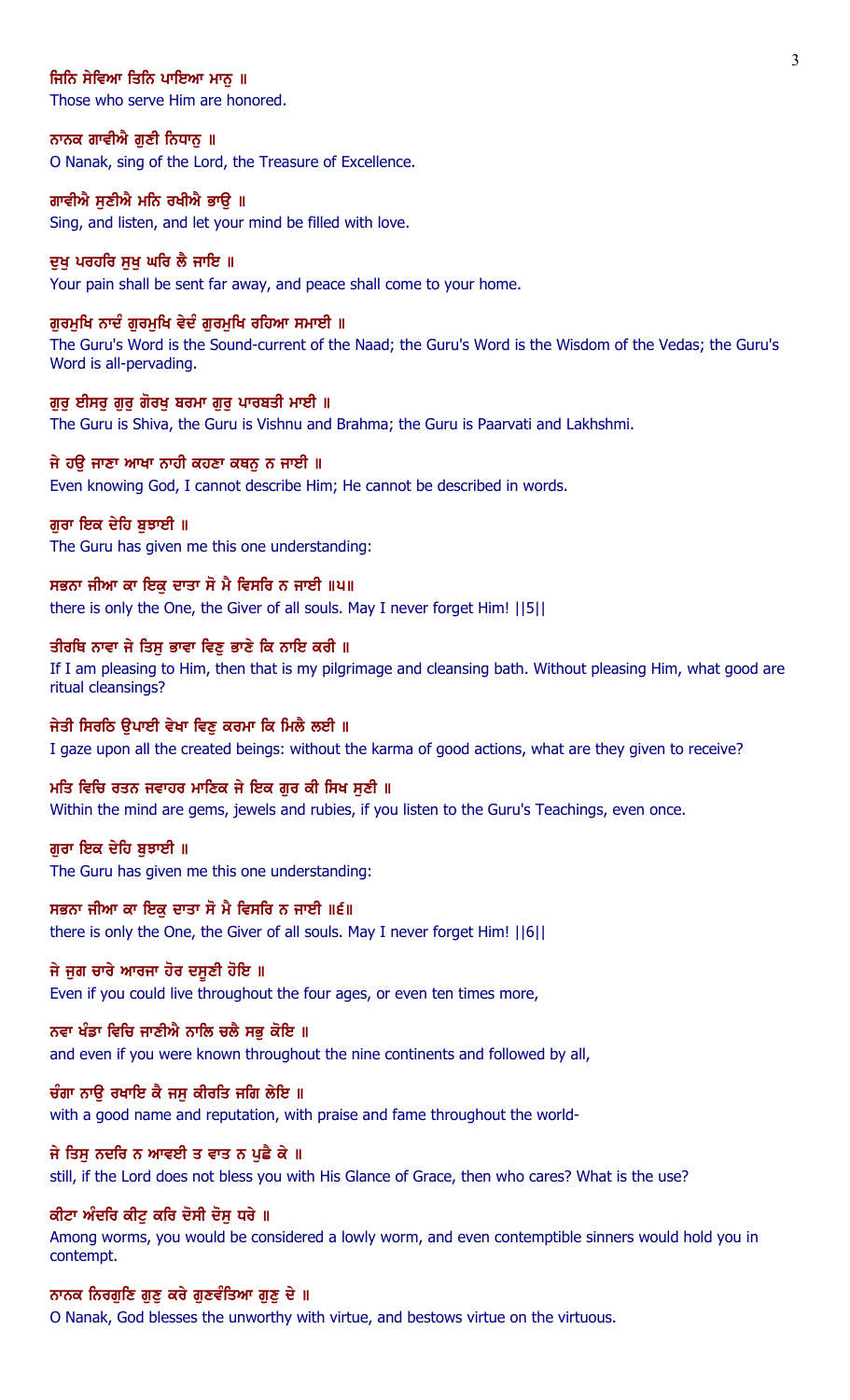#### ਤੇਹਾ ਕੋਇ ਨ ਸਝਈ ਜਿ ਤਿਸ ਗਣ ਕੋਇ ਕਰੇ ॥੭॥

No one can even imagine anyone who can bestow virtue upon Him. ||7||

ਸੁਣਿਐ ਸਿਧ ਪੀਰ ਸੁਰਿ ਨਾਥ ॥ Listening-the Siddhas, the spiritual teachers, the heroic warriors, the yogic masters.

ਸਣਿਐ ਧਰਤਿ ਧਵਲ ਆਕਾਸ ॥ Listening-the earth, its support and the Akaashic ethers.

ਸਣਿਐ ਦੀਪ ਲੋਅ ਪਾਤਾਲ ॥ Listening-the oceans, the lands of the world and the nether regions of the underworld.

ਸੁਣਿਐ ਪੋਹਿ ਨ ਸਕੈ ਕਾਲੂ ॥ Listening-Death cannot even touch you.

ਨਾਨਕ ਭਗਤਾ ਸਦਾ ਵਿਗਾਸੁ ॥ O Nanak, the devotees are forever in bliss.

ਸੁਣਿਐ ਦੁਖ ਪਾਪ ਕਾ ਨਾਸੁ ॥੮॥ Listening-pain and sin are erased. ||8||

ਸੁਣਿਐ ਈਸਰੂ ਬਰਮਾ ਇੰਦੂ ॥ Listening-Shiva, Brahma and Indra.

ਸੁਣਿਐ ਮੁਖਿ ਸਾਲਾਹਣ ਮੰਦੂ ॥ Listening-even foul-mouthed people praise Him.

ਸੁਣਿਐ ਜੋਗ ਜੁਗਤਿ ਤਨਿ ਭੇਦ ॥ Listening-the technology of Yoga and the secrets of the body.

ਸੁਣਿਐ ਸਾਸਤ ਸਿਮ੍ਰਿਤਿ ਵੇਦ ॥ Listening-the Shaastras, the Simritees and the Vedas.

ਨਾਨਕ ਭਗਤਾ ਸਦਾ ਵਿਗਾਸ ॥ O Nanak, the devotees are forever in bliss.

ਸੁਣਿਐ ਦੁਖ ਪਾਪ ਕਾ ਨਾਸੁ ॥੯॥ Listening-pain and sin are erased. ||9||

ਸੁਣਿਐ ਸਤੂ ਸੰਤੋਖੂ ਗਿਆਨੂ ॥ Listening-truth, contentment and spiritual wisdom.

ਸਣਿਐ ਅਠਸਠਿ ਕਾ ਇਸਨਾਨ ॥ Listening-take your cleansing bath at the sixty-eight places of pilgrimage.

ਸੁਣਿਐ ਪੜਿ ਪੜਿ ਪਾਵਹਿ ਮਾਨੂ ॥ Listening-reading and reciting, honor is obtained.

ਸੁਣਿਐ ਲਾਗੈ ਸਹਜਿ ਧਿਆਨੂ ॥ Listening-intuitively grasp the essence of meditation.

ਨਾਨਕ ਭਗਤਾ ਸਦਾ ਵਿਗਾਸ ॥ O Nanak, the devotees are forever in bliss.

ਸੁਣਿਐ ਦੁਖ ਪਾਪ ਕਾ ਨਾਸੁ ॥੧੦॥ Listening-pain and sin are erased. ||10||

ਸੁਣਿਐ ਸਰਾ ਗੁਣਾ ਕੇ ਗਾਹ ॥ Listening-dive deep into the ocean of virtue.

ਸੁਣਿਐ ਸੇਖ ਪੀਰ ਪਾਤਿਸਾਹ ॥ Listening-the Shaykhs, religious scholars, spiritual teachers and emperors.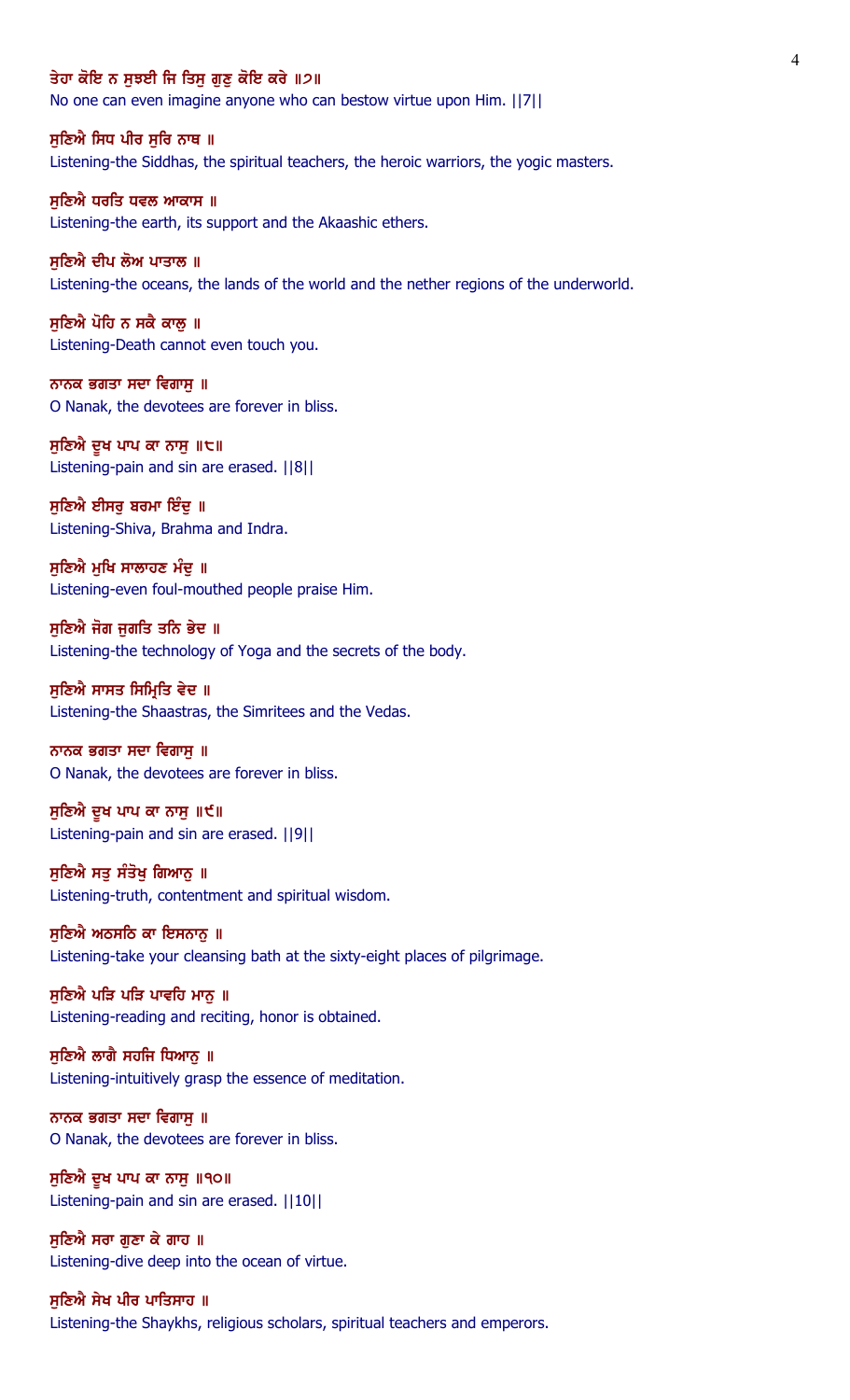ਸਣਿਐ ਅੰਧੇ ਪਾਵਹਿ ਰਾਹ ॥ Listening-even the blind find the Path.

ਸੁਣਿਐ ਹਾਥ ਹੋਵੈ ਅਸਗਾਹੁ ॥ Listening-the Unreachable comes within your grasp.

ਨਾਨਕ ਭਗਤਾ ਸਦਾ ਵਿਗਾਸੁ ॥ O Nanak, the devotees are forever in bliss.

ਸੁਣਿਐ ਦੁਖ ਪਾਪ ਕਾ ਨਾਸੁ ॥੧੧॥ Listening-pain and sin are erased. ||11||

ਮੰਨੇ ਕੀ ਗਤਿ ਕਹੀ ਨ ਜਾਇ ॥ The state of the faithful cannot be described.

ਜੇ ਕੋ ਕਹੈ ਪਿਛੈ ਪਛਤਾਇ ॥ One who tries to describe this shall regret the attempt.

ਕਾਗਦਿ ਕਲਮ ਨ ਲਿਖਣਹਾਰੁ ॥ No paper, no pen, no scribe

ਮੰਨੇ ਕਾ ਬਹਿ ਕਰਨਿ ਵੀਚਾਰੁ ॥ can record the state of the faithful.

ਐਸਾ ਨਾਮੂ ਨਿਰੰਜਨੂ ਹੋਇ ॥ Such is the Name of the Immaculate Lord.

ਜੇ ਕੋ ਮੰਨਿ ਜਾਣੈ ਮਨਿ ਕੋਇ ॥੧੨॥ Only one who has faith comes to know such a state of mind. ||12||

ਮੰਨੈ ਸੂਰਤਿ ਹੋਵੈ ਮਨਿ ਬੁਧਿ ॥ The faithful have intuitive awareness and intelligence.

ਮੰਨੈ ਸਗਲ ਭਵਣ ਕੀ ਸੁਧਿ ॥ The faithful know about all worlds and realms.

ਮੰਨੈ ਮਹਿ ਚੋਟਾ ਨਾ ਖਾਇ ॥ The faithful shall never be struck across the face.

ਮੰਨੈ ਜਮ ਕੈ ਸਾਥਿ ਨ ਜਾਇ ॥ The faithful do not have to go with the Messenger of Death.

ਐਸਾ ਨਾਮ ਨਿਰੰਜਨ ਹੋਇ ॥ Such is the Name of the Immaculate Lord.

ਜੇ ਕੋ ਮੰਨਿ ਜਾਣੈ ਮਨਿ ਕੋਇ ॥੧੩॥ Only one who has faith comes to know such a state of mind. ||13||

ਮੰਨੈ ਮਾਰਗਿ ਠਾਕ ਨ ਪਾਇ ॥ The path of the faithful shall never be blocked.

ਮੰਨੈ ਪਤਿ ਸਿਉ ਪਰਗਟੁ ਜਾਇ ॥ The faithful shall depart with honor and fame.

ਮੰਨੈ ਮਗੂ ਨ ਚਲੈ ਪੰਥੂ ॥ The faithful do not follow empty religious rituals.

ਮੰਨੈ ਧਰਮ ਸੇਤੀ ਸਨਬੰਧੁ ॥ The faithful are firmly bound to the Dharma.

ਐਸਾ ਨਾਮੂ ਨਿਰੰਜਨੂ ਹੋਇ ॥ Such is the Name of the Immaculate Lord.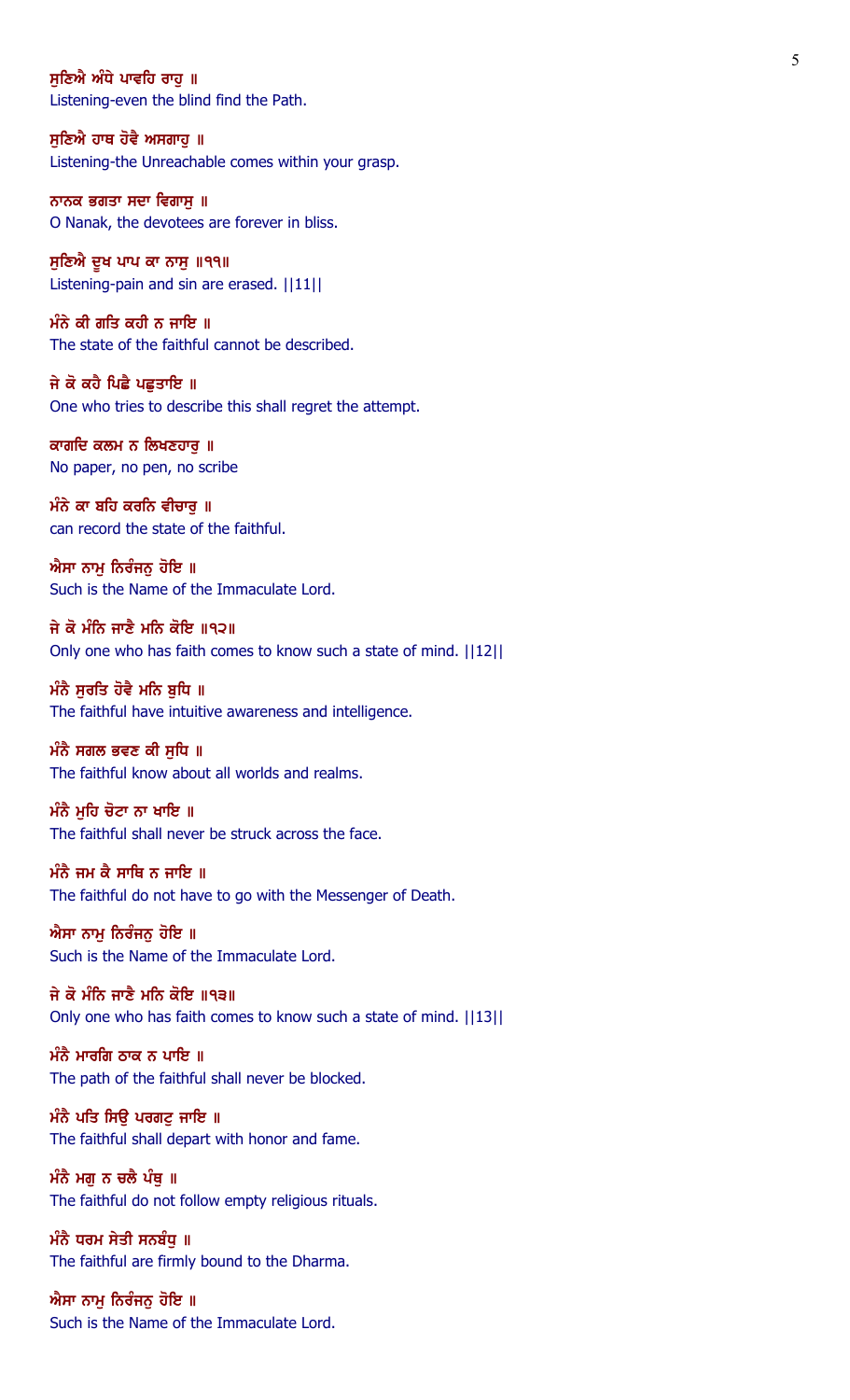ਜੇ ਕੋ ਮੰਨਿ ਜਾਣੈ ਮਨਿ ਕੋਇ ॥੧੪॥ Only one who has faith comes to know such a state of mind. ||14||

ਮੰਨੈ ਪਾਵਹਿ ਮੋਖ ਦੁਆਰੂ ॥ The faithful find the Door of Liberation.

ਮੰਨੈ ਪਰਵਾਰੈ ਸਾਧਾਰ **॥** The faithful uplift and redeem their family and relations.

ਮੰਨੈ ਤਰੈ ਤਾਰੇ ਗਰ ਸਿਖ ॥ The faithful are saved, and carried across with the Sikhs of the Guru.

ਮੰਨੈ ਨਾਨਕ ਭਵਹਿ ਨ ਭਿਖ ॥ The faithful, O Nanak, do not wander around begging.

ਐਸਾ ਨਾਮੂ ਨਿਰੰਜਨੂ ਹੋਇ ॥ Such is the Name of the Immaculate Lord.

ਜੇ ਕੋ ਮੰਨਿ ਜਾਣੈ ਮਨਿ ਕੋਇ ॥੧੫॥ Only one who has faith comes to know such a state of mind. ||15||

ਪੰਚ ਪਰਵਾਣ ਪੰਚ ਪਰਧਾਨੂ ॥ The chosen ones, the self-elect, are accepted and approved.

ਪੰਚੇ ਪਾਵਹਿ ਦਰਗਹਿ ਮਾਨੂ ॥ The chosen ones are honored in the Court of the Lord.

 $\hat{u}$ ਚੇ ਸੋਹਹਿ ਦਰਿ ਰਾਜਾਨ ॥ The chosen ones look beautiful in the courts of kings.

ਪੰਚਾ ਕਾ ਗੁਰੂ ਏਕੂ ਧਿਆਨੂ ॥ The chosen ones meditate single-mindedly on the Guru.

ਜੇ ਕੋ ਕਹੈ ਕਰੈ ਵੀਚਾਰੂ ॥ No matter how much anyone tries to explain and describe them,

ਕਰਤੇ ਕੈ ਕਰਣੈ ਨਾਹੀ ਸਮਾਰ ॥ the actions of the Creator cannot be counted.

ਧੌਲੂ ਧਰਮੂ ਦਇਆ ਕਾ ਪੁਤੁ ॥ The mythical bull is Dharma, the son of compassion;

ਸੰਤੋਖੁ ਥਾਪਿ ਰਖਿਆ ਜਿਨਿ ਸੁਤਿ ॥ this is what patiently holds the earth in its place.

ਜੇ ਕੋ ਬੁਝੈ ਹੋਵੈ ਸਚਿਆਰੁ ॥ One who understands this becomes truthful.

ਧਵਲੈ ਉਪਰਿ ਕੇਤਾ ਭਾਰੂ ॥ What a great load there is on the bull!

ਧਰਤੀ ਹੋਰੂ ਪਰੈ ਹੋਰੂ ਹੋਰੂ ॥ So many worlds beyond this world-so very many!

ਤਿਸ ਤੇ ਭਾਰੂ ਤਲੈ ਕਵਣੂ ਜੋਰੂ ॥ What power holds them, and supports their weight?

ਜੀਅ ਜਾਤਿ ਰੰਗਾ ਕੇ ਨਾਵ ॥ The names and the colors of the assorted species of beings

ਸਭਨਾ ਲਿਖਿਆ ਵੁੜੀ ਕਲਾਮ ॥ were all inscribed by the Ever-flowing Pen of God.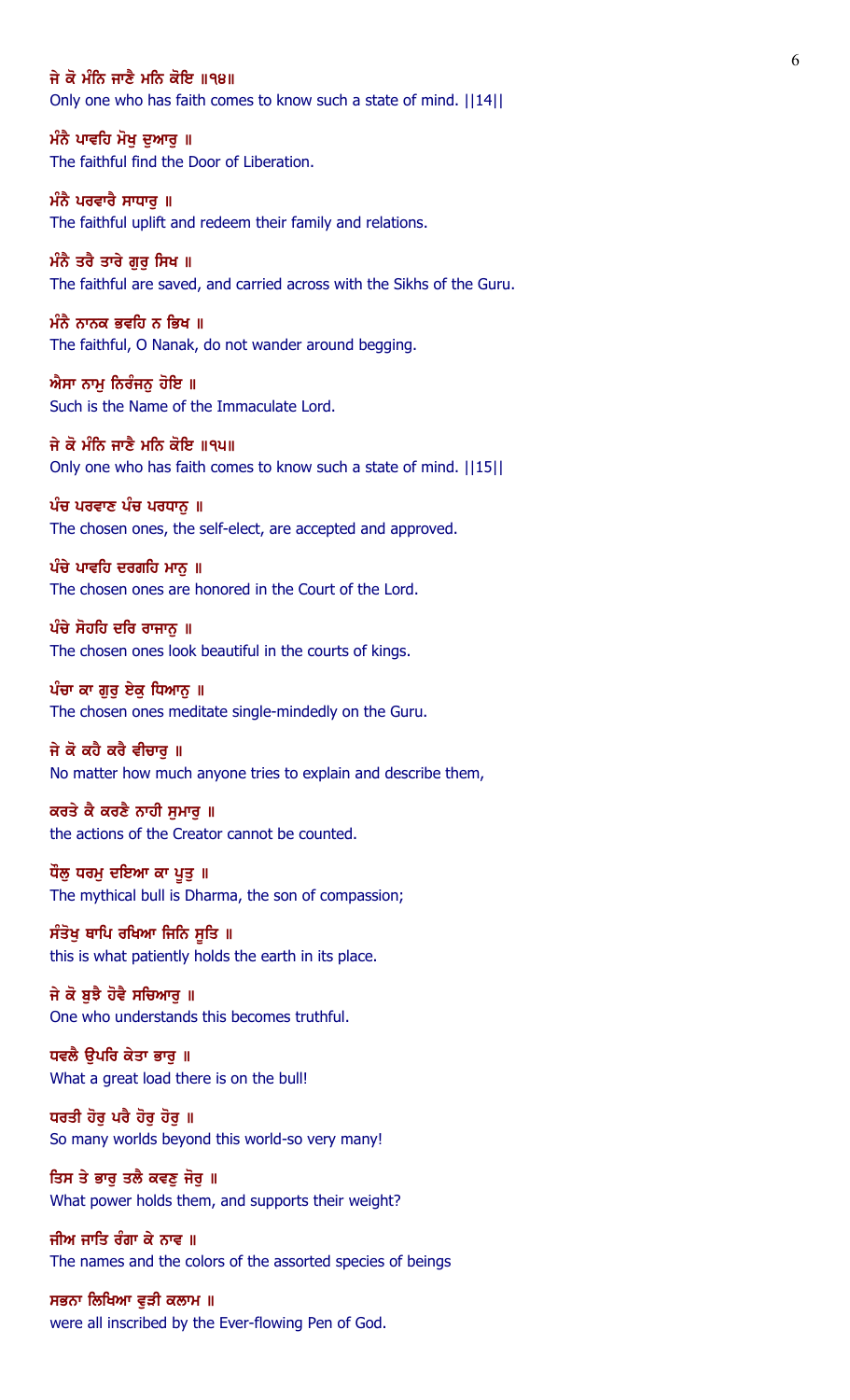ਏਹ ਲੇਖਾ ਲਿਖਿ ਜਾਣੈ ਕੋਇ ॥ Who knows how to write this account?

ਲੇਖਾ ਲਿਖਿਆ ਕੇਤਾ ਹੋਇ ॥ Just imagine what a huge scroll it would take!

ਕੇਤਾ ਤਾਣੂ ਸੁਆਲਿਹੂ ਰੂਪੂ ॥ What power! What fascinating beauty!

ਕੇਤੀ ਦਾਤਿ ਜਾਣੈ ਕੌਣੁ ਕੁਤੁ ॥ And what gifts! Who can know their extent?

ਕੀਤਾ ਪਸਾਉ ਏਕੋ ਕਵਾਉ ॥ You created the vast expanse of the Universe with One Word!

ਤਿਸ ਤੇ ਹੋਏ ਲਖ ਦਰੀਆਉ ॥ Hundreds of thousands of rivers began to flow.

ਕੁਦਰਤਿ ਕਵਣ ਕਹਾ ਵੀਚਾਰੁ ॥ How can Your Creative Potency be described?

ਵਾਰਿਆ ਨ ਜਾਵਾ ਏਕ ਵਾਰ ॥ I cannot even once be a sacrifice to You.

ਜੋ ਤੁਧੁ ਭਾਵੈ ਸਾਈ ਭਲੀ ਕਾਰ ॥ Whatever pleases You is the only good done,

ਤੂ ਸਦਾ ਸਲਾਮਤਿ ਨਿਰੰਕਾਰ ॥੧੬॥ You, Eternal and Formless One! ||16||

ਅਸੰਖ ਜਪ ਅਸੰਖ ਭਾਉ ॥ Countless meditations, countless loves.

ਅਸੰਖ ਪੂਜਾ ਅਸੰਖ ਤਪ ਤਾੳ ॥ Countless worship services, countless austere disciplines.

ਅਸੰਖ ਗਰੰਥ ਮਖਿ ਵੇਦ ਪਾਠ ॥ Countless scriptures, and ritual recitations of the Vedas.

ਅਸੰਖ ਜੋਗ ਮਨਿ ਰਹਹਿ ਉਦਾਸ ॥ Countless Yogis, whose minds remain detached from the world.

ਅਸੰਖ ਭਗਤ ਗਣ ਗਿਆਨ ਵੀਚਾਰ ॥ Countless devotees contemplate the Wisdom and Virtues of the Lord.

ਅਸੰਖ ਸਤੀ ਅਸੰਖ ਦਾਤਾਰ ॥ Countless the holy, countless the givers.

ਅਸੰਖ ਸੁਰ ਮੁਹ ਭਖ ਸਾਰ ॥ Countless heroic spiritual warriors, who bear the brunt of the attack in battle (who with their mouths eat steel).

ਅਸੰਖ ਮੋਨਿ ਲਿਵ ਲਾਇ ਤਾਰ ॥ Countless silent sages, vibrating the String of His Love.

ਕੁਦਰਤਿ ਕਵਣ ਕਹਾ ਵੀਚਾਰੂ ॥ How can Your Creative Potency be described?

ਵਾਰਿਆ ਨ ਜਾਵਾ ਏਕ ਵਾਰ ॥ I cannot even once be a sacrifice to You.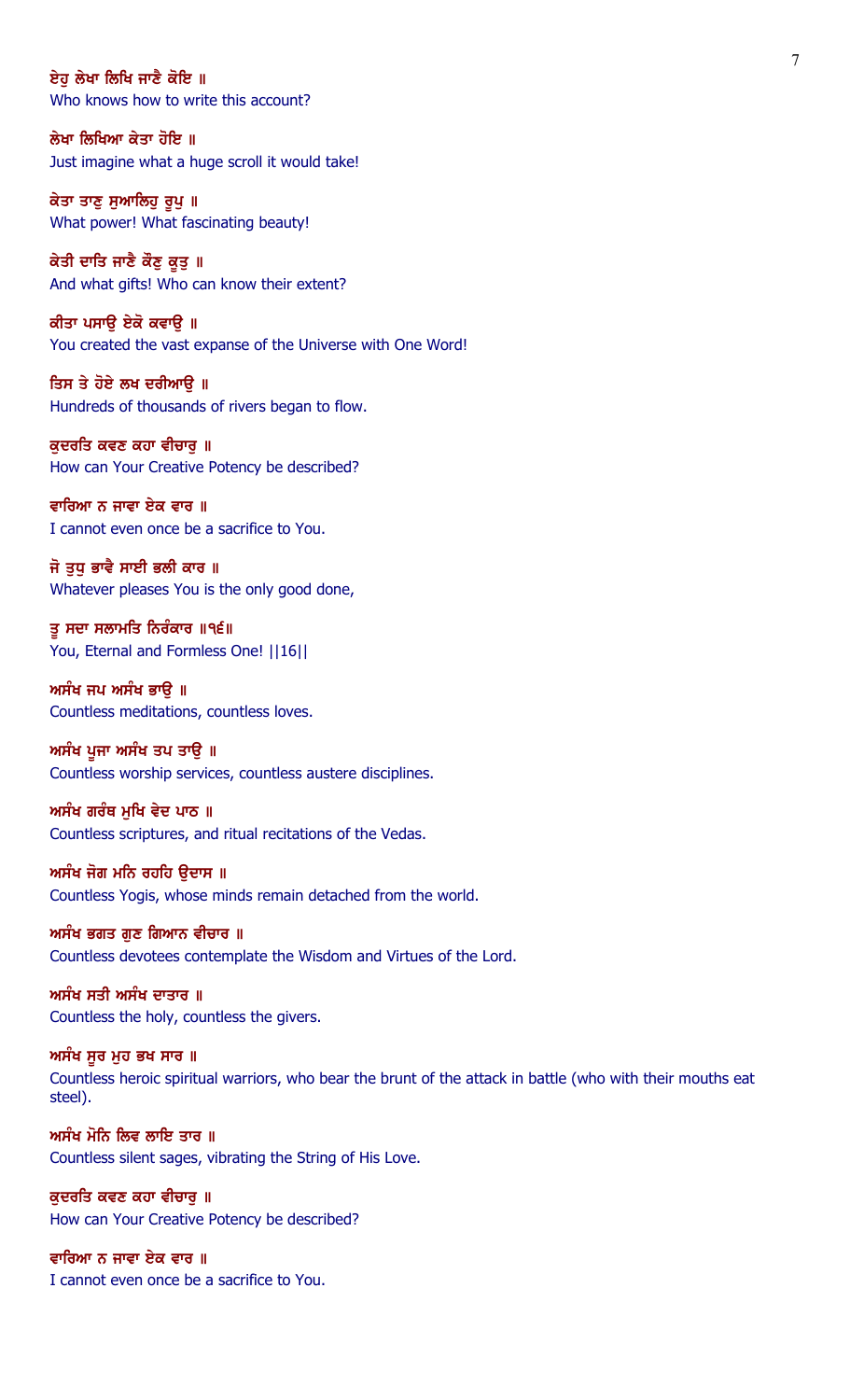### ਜੋ ਤਧ ਭਾਵੈ ਸਾਈ ਭਲੀ ਕਾਰ ॥

Whatever pleases You is the only good done,

ਤੂ ਸਦਾ ਸਲਾਮਤਿ ਨਿਰੰਕਾਰ ॥੧੭॥ You, Eternal and Formless One. ||17||

ਅਸੰਖ ਮੁਰਖ ਅੰਧ ਘੋਰ ॥ Countless fools, blinded by ignorance.

ਅਸੰਖ ਚੋਰ ਹਰਾਮਖੋਰ ॥ Countless thieves and embezzlers.

ਅਸੰਖ ਅਮਰ ਕਰਿ ਜਾਹਿ ਜੋਰ ॥ Countless impose their will by force.

ਅਸੰਖ ਗਲਵਢ ਹਤਿਆ ਕਮਾਹਿ ॥ Countless cut-throats and ruthless killers.

ਅਸੰਖ ਪਾਪੀ ਪਾਪ ਕਰਿ ਜਾਹਿ ॥ Countless sinners who keep on sinning.

ਅਸੰਖ ਕੁੜਿਆਰ ਕੁੜੇ ਫਿਰਾਹਿ ॥ Countless liars, wandering lost in their lies.

ਅਸੰਖ ਮਲੇਛ ਮਲੂ ਭਖਿ ਖਾਹਿ ॥ Countless wretches, eating filth as their ration.

ਅਸੰਖ ਨਿੰਦਕ ਸਿਰਿ ਕਰਹਿ ਭਾਰੂ ॥ Countless slanderers, carrying the weight of their stupid mistakes on their heads.

ਨਾਨਕੁ ਨੀਚੁ ਕਹੈ ਵੀਚਾਰੁ ॥ Nanak describes the state of the lowly.

ਵਾਰਿਆ ਨ ਜਾਵਾ ਏਕ ਵਾਰ ॥ I cannot even once be a sacrifice to You.

ਜੋ ਤਧ ਭਾਵੈ ਸਾਈ ਭਲੀ ਕਾਰ ॥ Whatever pleases You is the only good done,

ਤੂ ਸਦਾ ਸਲਾਮਤਿ ਨਿਰੰਕਾਰ ॥੧੮॥ You, Eternal and Formless One. ||18||

ਅਸੰਖ ਨਾਵ ਅਸੰਖ ਥਾਵ ॥ Countless names, countless places.

ਅਗੰਮ ਅਗੰਮ ਅਸੰਖ ਲੋਅ ॥ Inaccessible, unapproachable, countless celestial realms.

ਅਸੰਖ ਕਹਹਿ ਸਿਰਿ ਭਾਰੂ ਹੋਇ ॥ Even to call them countless is to carry the weight on your head.

ਅਖਰੀ ਨਾਮ ਅਖਰੀ ਸਾਲਾਹ ॥ From the Word, comes the Naam; from the Word, comes Your Praise.

ਅਖਰੀ ਗਿਆਨੂ ਗੀਤ ਗੁਣ ਗਾਹ ॥ From the Word, comes spiritual wisdom, singing the Songs of Your Glory.

ਅਖਰੀ ਲਿਖਣੂ ਬੋਲਣੂ ਬਾਣਿ ॥ From the Word, come the written and spoken words and hymns.

ਅਖਰਾ ਸਿਰਿ ਸੰਜੋਗ ਵਖਾਣਿ ॥ From the Word, comes destiny, written on one's forehead.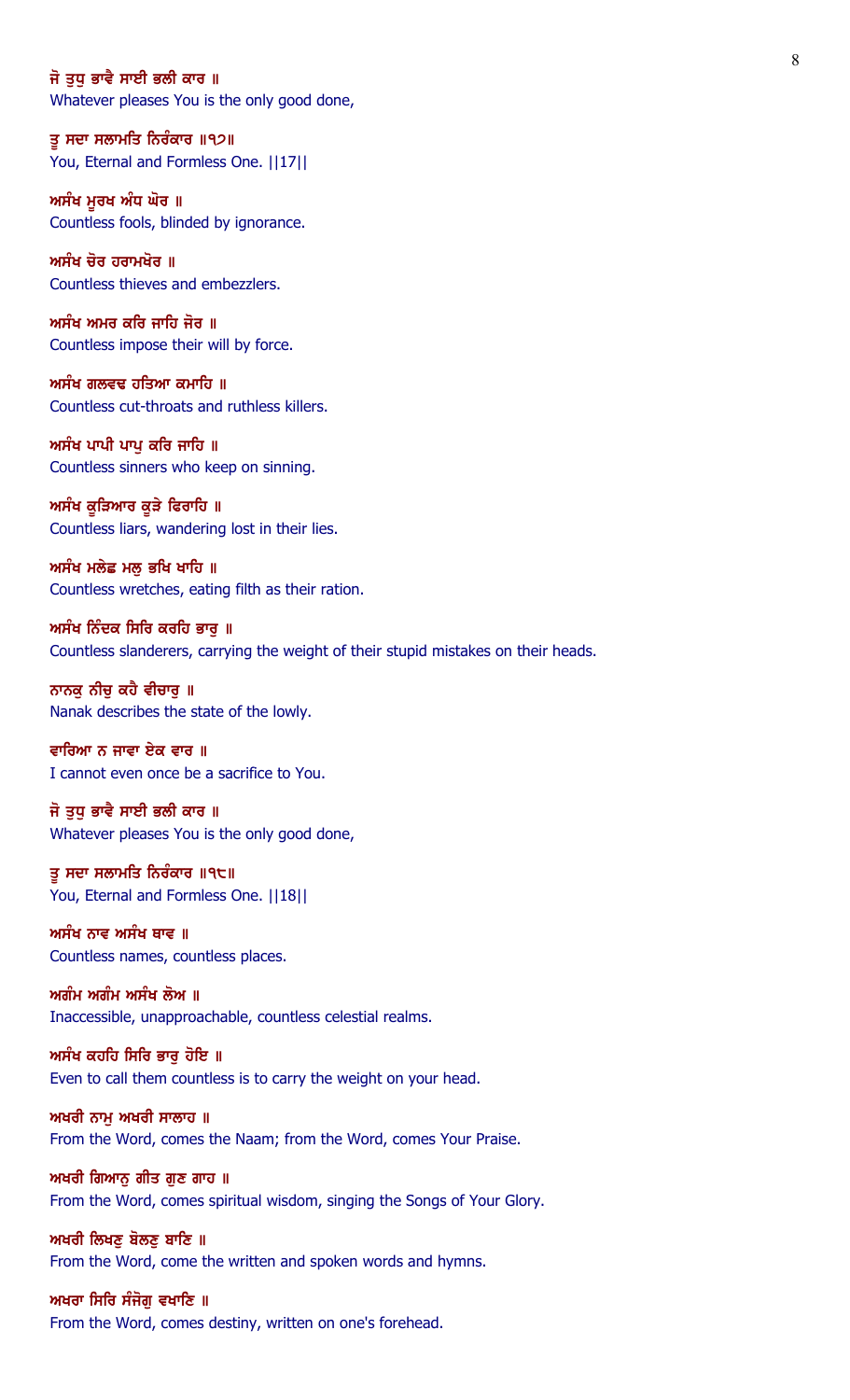#### ਜਿਨਿ ਏਹਿ ਲਿਖੇ ਤਿਸ ਸਿਰਿ ਨਾਹਿ ॥

But the One who wrote these Words of Destiny-no words are written on His Forehead.

ਜਿਵ ਫੁਰਮਾਏ ਤਿਵ ਤਿਵ ਪਾਹਿ ॥ As He ordains, so do we receive.

ਜੇਤਾ ਕੀਤਾ ਤੇਤਾ ਨਾੳ ॥ The created universe is the manifestation of Your Name.

ਵਿਣ ਨਾਵੈ ਨਾਹੀ ਕੋ ਥਾੳ ॥ Without Your Name, there is no place at all.

ਕੁਦਰਤਿ ਕਵਣ ਕਹਾ ਵੀਚਾਰੁ ॥ How can I describe Your Creative Power?

ਵਾਰਿਆ ਨ ਜਾਵਾ ਏਕ ਵਾਰ ॥ I cannot even once be a sacrifice to You.

ਜੋ ਤੁਧੁ ਭਾਵੈ ਸਾਈ ਭਲੀ ਕਾਰ ॥ Whatever pleases You is the only good done,

ਤੂ ਸਦਾ ਸਲਾਮਤਿ ਨਿਰੰਕਾਰ ॥੧੯॥ You, Eternal and Formless One. ||19||

ਭਰੀਐ ਹਥੂ ਪੈਰੂ ਤਨੂ ਦੇਹ ॥ When the hands and the feet and the body are dirty,

ਪਾਣੀ ਧੋਤੈ ਉਤਰਸੁ ਖੇਹ ॥ water can wash away the dirt.

ਮੁਤ ਪਲੀਤੀ ਕਪੜੂ ਹੋਇ ॥ When the clothes are soiled and stained by urine,

ਦੇ ਸਾਬੁਣੂ ਲਈਐ ਓਹੁ ਧੋਇ ॥ soap can wash them clean.

ਭਰੀਐ ਮਤਿ ਪਾਪਾ ਕੈ ਸੰਗਿ ॥ But when the intellect is stained and polluted by sin,

ਓਹੁ ਧੋਪੈ ਨਾਵੈ ਕੈ ਰੰਗਿ ॥ it can only be cleansed by the Love of the Name.

ਪੰਨੀ ਪਾਪੀ ਆਖਣ ਨਾਹਿ ॥ Virtue and vice do not come by mere words;

ਕਰਿ ਕਰਿ ਕਰਣਾ ਲਿਖਿ ਲੈ ਜਾਹੁ ॥ actions repeated, over and over again, are engraved on the soul.

ਆਪੇ ਬੀਜਿ ਆਪੇ ਹੀ ਖਾਹੁ ॥ You shall harvest what you plant.

ਨਾਨਕ ਹੁਕਮੀ ਆਵਹੁ ਜਾਹੁ ॥੨੦॥ O Nanak, by the Hukam of God's Command, we come and go in reincarnation. ||20||

ਤੀਰਥੁ ਤਪੁ ਦਇਆ ਦਤੁ ਦਾਨੁ ॥ Pilgrimages, austere discipline, compassion and charity

ਜੇ ਕੋ ਪਾਵੈ ਤਿਲ ਕਾ ਮਾਨੂ ॥ -these, by themselves, bring only an iota of merit.

ਸੁਣਿਆ ਮੰਨਿਆ ਮਨਿ ਕੀਤਾ ਭਾਉ ॥ Listening and believing with love and humility in your mind,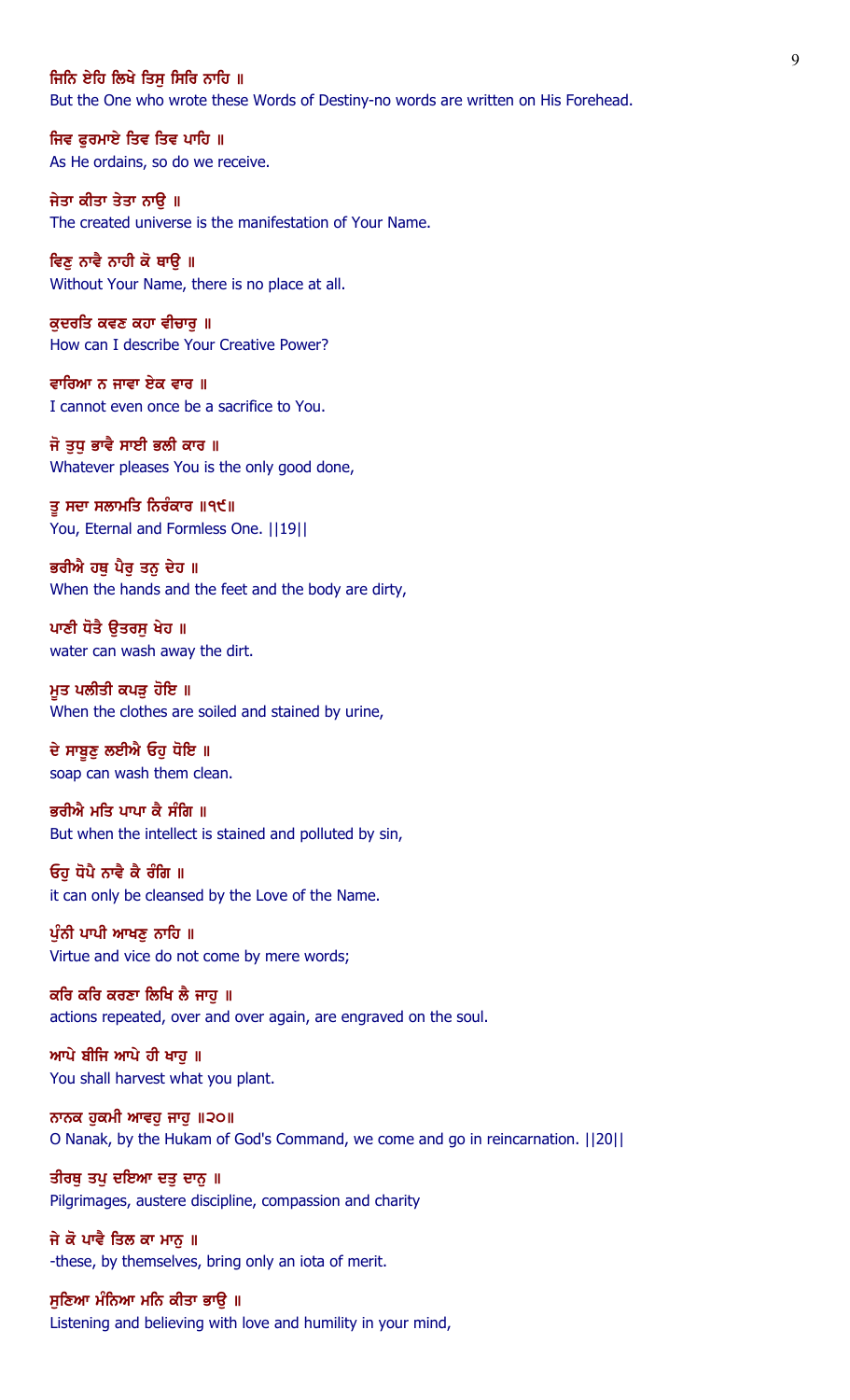## ਅੰਤਰਗਤਿ ਤੀਰਥਿ ਮਲਿ ਨਾੳ ॥

cleanse yourself with the Name, at the sacred shrine deep within.

ਸਭਿ ਗੁਣ ਤੇਰੇ ਮੈ ਨਾਹੀ ਕੋਇ ॥ All virtues are Yours, Lord, I have none at all.

ਵਿਣ ਗਣ ਕੀਤੇ ਭਗਤਿ ਨ ਹੋਇ ॥ Without virtue, there is no devotional worship.

ਸਅਸਤਿ ਆਥਿ ਬਾਣੀ ਬਰਮਾੳ ॥ I bow to the Lord of the World, to His Word, to Brahma the Creator.

ਸਤਿ ਸੁਹਾਣੂ ਸਦਾ ਮਨਿ ਚਾਉ ॥ He is Beautiful, True and Eternally Joyful.

ਕਵਣੁ ਸੁ ਵੇਲਾ ਵਖਤੁ ਕਵਣੁ ਕਵਣ ਥਿਤਿ ਕਵਣੁ ਵਾਰੁ ॥ What was that time, and what was that moment? What was that day, and what was that date?

ਕਵਣਿ ਸਿ ਰੁਤੀ ਮਾਹੂ ਕਵਣੂ ਜਿਤੂ ਹੋਆ ਆਕਾਰੂ ॥ What was that season, and what was that month, when the Universe was created?

ਵੇਲ ਨ ਪਾਈਆ ਪੰਡਤੀ ਜਿ ਹੋਵੈ ਲੇਖੂ ਪੁਰਾਣੂ ॥ The Pandits, the religious scholars, cannot find that time, even if it is written in the Puraanas.

ਵਖਤੂ ਨ ਪਾਇਓ ਕਾਦੀਆ ਜਿ ਲਿਖਨਿ ਲੇਖੂ ਕੁਰਾਣੂ ॥ That time is not known to the Qazis, who study the Koran.

ਥਿਤਿ ਵਾਰੁ ਨਾ ਜੋਗੀ ਜਾਣੈ ਰੁਤਿ ਮਾਹੁ ਨਾ ਕੋਈ ॥ The day and the date are not known to the Yogis, nor is the month or the season.

ਜਾ ਕਰਤਾ ਸਿਰਠੀ ਕਉ ਸਾਜੇ ਆਪੇ ਜਾਣੈ ਸੋਈ ॥ The Creator who created this creation-only He Himself knows.

ਕਿਵ ਕਰਿ ਆਖਾ ਕਿਵ ਸਾਲਾਹੀ ਕਿਉ ਵਰਨੀ ਕਿਵ ਜਾਣਾ ॥ How can we speak of Him? How can we praise Him? How can we describe Him? How can we know Him?

ਨਾਨਕ ਆਖਣਿ ਸਭੁ ਕੋ ਆਖੈ ਇਕ ਦੁ ਇਕੁ ਸਿਆਣਾ ॥ O Nanak, everyone speaks of Him, each one wiser than the rest.

ਵਡਾ ਸਾਹਿਬ ਵਡੀ ਨਾਈ ਕੀਤਾ ਜਾ ਕਾ ਹੋਵੈ ॥ Great is the Master, Great is His Name. Whatever happens is according to His Will.

ਨਾਨਕ ਜੇ ਕੋ ਆਪੌ ਜਾਣੈ ਅਗੈ ਗਇਆ ਨ ਸੋਹੈ ॥੨੧॥ O Nanak, one who claims to know everything shall not be decorated in the world hereafter. ||21||

ਪਾਤਾਲਾ ਪਾਤਾਲ ਲਖ ਆਗਾਸਾ ਆਗਾਸ $\parallel$ 

There are nether worlds beneath nether worlds, and hundreds of thousands of heavenly worlds above.

ਓੜਕ ਓੜਕ ਭਾਲਿ ਥਕੇ ਵੇਦ ਕਹਨਿ ਇਕ ਵਾਤ ॥ The Vedas say that you can search and search for them all, until you grow weary.

ਸਹਸ ਅਠਾਰਹ ਕਹਨਿ ਕਤੇਬਾ ਅਸੁਲੂ ਇਕੁ ਧਾਤੁ ॥ The scriptures say that there are 18,000 worlds, but in reality, there is only One Universe.

ਲੇਖਾ ਹੋਇ ਤ ਲਿਖੀਐ ਲੇਖੈ ਹੋਇ ਵਿਣਾਸ ॥ If you try to write an account of this, you will surely finish yourself before you finish writing it.

ਨਾਨਕ ਵਡਾ ਆਖੀਐ ਆਪੇ ਜਾਣੈ ਆਪੁ ॥੨੨॥ O Nanak, call Him Great! He Himself knows Himself. ||22||

ਸਾਲਾਹੀ ਸਾਲਾਹਿ ਏਤੀ ਸਰਤਿ ਨ ਪਾਈਆ ॥

The praisers praise the Lord, but they do not obtain intuitive understanding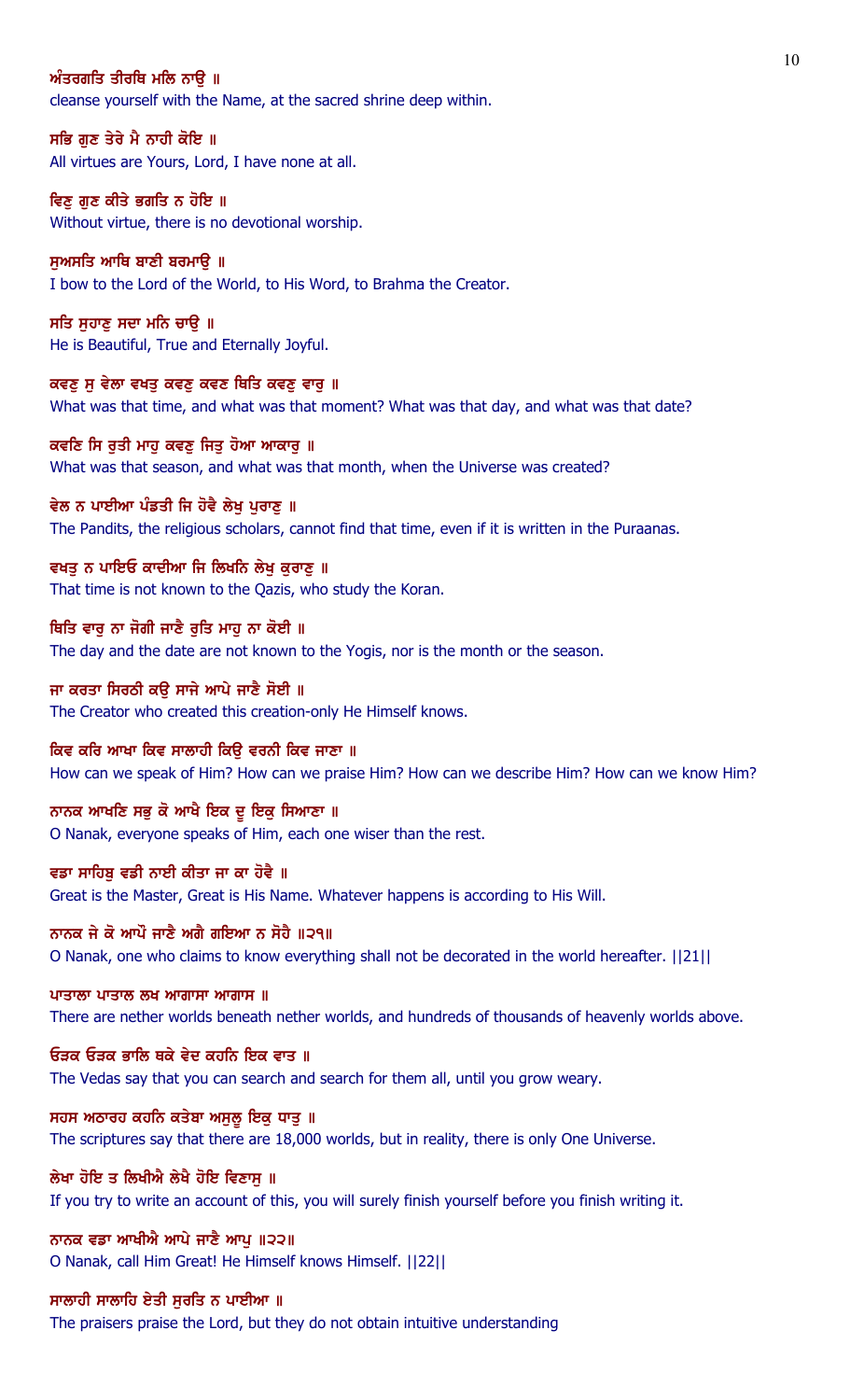### ਨਦੀਆ ਅਤੈ ਵਾਹ ਪਵਹਿ ਸਮੰਦਿ ਨ ਜਾਣੀਅਹਿ ॥

-the streams and rivers flowing into the ocean do not know its vastness.

ਸਮੁੰਦ ਸਾਹ ਸੁਲਤਾਨ ਗਿਰਹਾ ਸੇਤੀ ਮਾਲੂ ਧਨੂ ॥ Even kings and emperors, with mountains of property and oceans of wealth

ਕੀੜੀ ਤਲਿ ਨ ਹੋਵਨੀ ਜੇ ਤਿਸ ਮਨਹ ਨ ਵੀਸਰਹਿ ॥੨੩॥ -these are not even equal to an ant, who does not forget God. ||23||

ਅੰਤ ਨ ਸਿਫਤੀ ਕਹਣਿ ਨ ਅੰਤ ॥ Endless are His Praises, endless are those who speak them.

ਅੰਤੂ ਨ ਕਰਣੈ ਦੇਣਿ ਨ ਅੰਤੂ ॥ Endless are His Actions, endless are His Gifts.

ਅੰਤੂ ਨ ਵੇਖਣਿ ਸੁਣਣਿ ਨ ਅੰਤੂ ॥ Endless is His Vision, endless is His Hearing.

ਅੰਤੂ ਨ ਜਾਪੈ ਕਿਆ ਮਨਿ ਮੰਤੂ ॥ His limits cannot be perceived. What is the Mystery of His Mind?

ਅੰਤੂ ਨ ਜਾਪੈ ਕੀਤਾ ਆਕਾਰੂ ॥

The limits of the created universe cannot be perceived.

ਅੰਤੂ ਨ ਜਾਪੈ ਪਾਰਾਵਾਰੂ ॥ Its limits here and beyond cannot be perceived.

 $w$ ੰਤ ਕਾਰਣਿ ਕੇਤੇ ਬਿਲਲਾਹਿ ॥ Many struggle to know His limits,

ਤਾ ਕੇ ਅੰਤ ਨ ਪਾਏ ਜਾਹਿ ॥ but His limits cannot be found.

ਏਹੁ ਅੰਤੁ ਨ ਜਾਣੈ ਕੋਇ ॥ No one can know these limits.

ਬਹਤਾ ਕਹੀਐ ਬਹਤਾ ਹੋਇ ॥ The more you say about them, the more there still remains to be said.

ਵਡਾ ਸਾਹਿਬੂ ਉਚਾ ਥਾਉ ॥ Great is the Master, High is His Heavenly Home.

ਉਚੇ ੳਪਰਿ ਉਚਾ ਨਾੳ ॥ Highest of the High, above all is His Name.

ਏਵਡੂ ਉਚਾ ਹੋਵੈ ਕੋਇ ॥ Only one as Great and as High as God

ਤਿਸੁ ਉਚੇ ਕਉ ਜਾਣੈ ਸੋਇ ॥ can know His Lofty and Exalted State.

ਜੇਵਡੂ ਆਪਿ ਜਾਣੈ ਆਪਿ ਆਪਿ ॥ Only He Himself is that Great. He Himself knows Himself.

ਨਾਨਕ ਨਦਰੀ ਕਰਮੀ ਦਾਤਿ ॥੨੪॥ O Nanak, by His Glance of Grace, He bestows His Blessings. ||24||

ਬਹੁਤਾ ਕਰਮੂ ਲਿਖਿਆ ਨਾ ਜਾਇ ॥ His Blessings are so abundant that there can be no written account of them.

ਵਡਾ ਦਾਤਾ ਤਿਲੂ ਨ ਤਮਾਇ ॥ The Great Giver does not hold back anything.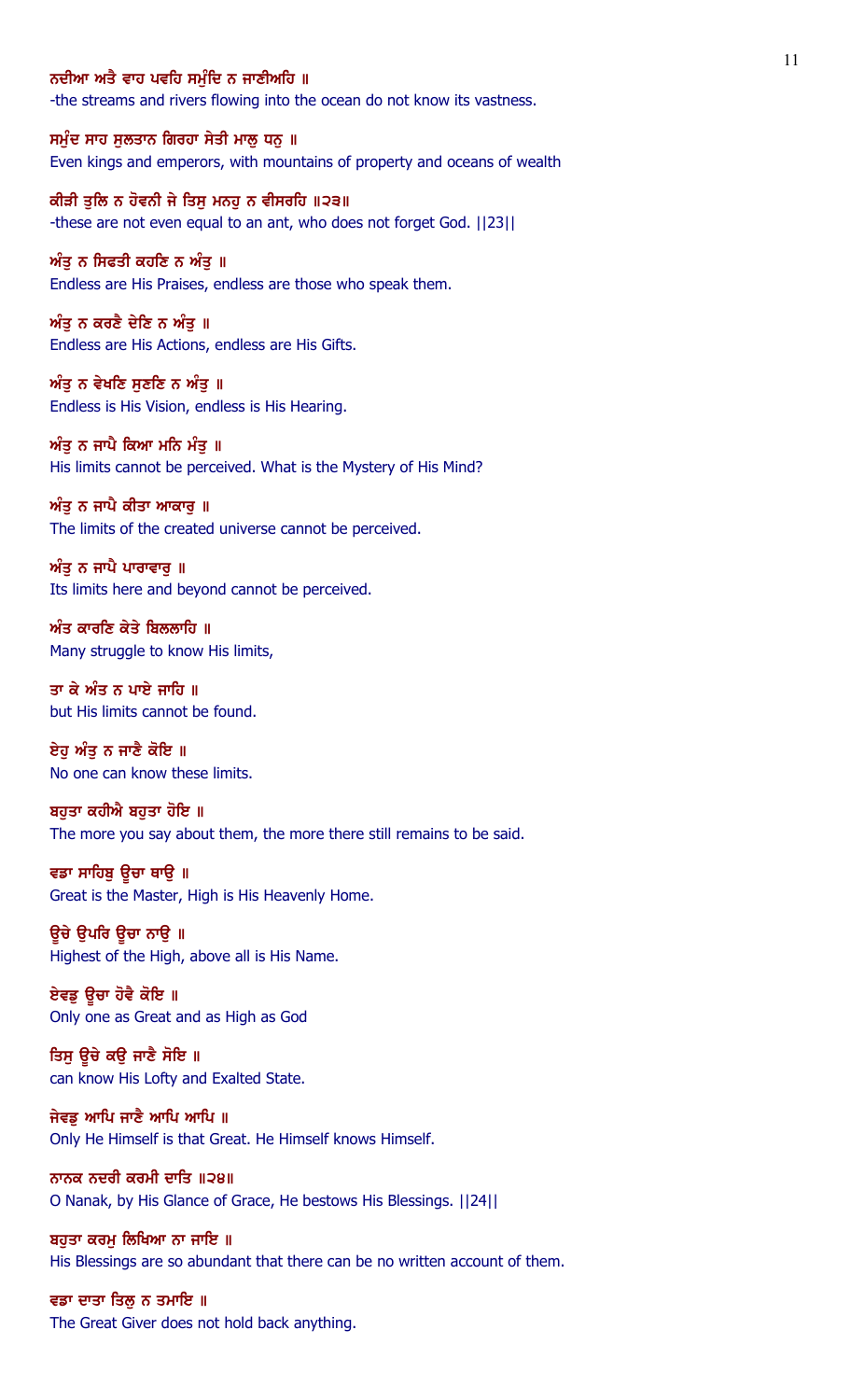## ਕੇਤੇ ਮੰਗਹਿ ਜੋਧ ਅਪਾਰ ॥

There are so many great, heroic warriors begging at the Door of the Infinite Lord.

ਕੇਤਿਆ ਗਣਤ ਨਹੀ ਵੀਚਾਰੂ ॥ So many contemplate and dwell upon Him, that they cannot be counted.

ਕੇਤੇ ਖਪਿ ਤਟਹਿ ਵੇਕਾਰ ॥ So many waste away to death engaged in corruption.

ਕੇਤੇ ਲੈ ਲੈ ਮਕਰ ਪਾਹਿ ॥ So many take and take again, and then deny receiving.

ਕੇਤੇ ਮੁਰਖ ਖਾਹੀ ਖਾਹਿ ॥ So many foolish consumers keep on consuming.

ਕੇਤਿਆ ਦੁਖ ਭੁਖ ਸਦ ਮਾਰ ॥ So many endure distress, deprivation and constant abuse.

ਏਹਿ ਭਿ ਦਾਤਿ ਤੇਰੀ ਦਾਤਾਰ ॥ Even these are Your Gifts, O Great Giver!

ਬੰਦਿ ਖਲਾਸੀ ਭਾਣੈ ਹੋਇ ॥ Liberation from bondage comes only by Your Will.

ਹੋਰ ਆਖਿ ਨ ਸਕੈ ਕੋਇ ॥ No one else has any say in this.

ਜੇ ਕੋ ਖਾਇਕ ਆਖਣਿ ਪਾਇ ॥ If some fool should presume to say that he does,

ਓਹੁ ਜਾਣੈ ਜੇਤੀਆ ਮੁਹਿ ਖਾਇ ॥ he shall learn, and feel the effects of his folly.

ਆਪੇ ਜਾਣੈ ਆਪੇ ਦੇਇ ॥ He Himself knows, He Himself gives.

ਆਖਹਿ ਸਿ ਭਿ ਕੇਈ ਕੇਇ ॥ Few, very few are those who acknowledge this.

ਜਿਸ ਨੋ ਬਖਸੇ ਸਿਫਤਿ ਸਾਲਾਹ ॥ One who is blessed to sing the Praises of the Lord,

ਨਾਨਕ ਪਾਤਿਸਾਹੀ ਪਾਤਿਸਾਹ ॥੨੫॥ O Nanak, is the king of kings. ||25||

ਅਮੁਲ ਗੁਣ ਅਮੁਲ ਵਾਪਾਰ ॥ Priceless are His Virtues, Priceless are His Dealings.

ਅਮੁਲ ਵਾਪਾਰੀਏ ਅਮੁਲ ਭੰਡਾਰ ॥ Priceless are His Dealers, Priceless are His Treasures.

ਅਮਲ ਆਵਹਿ ਅਮਲ ਲੈ ਜਾਹਿ ॥ Priceless are those who come to Him, Priceless are those who buy from Him.

ਅਮੁਲ ਭਾਇ ਅਮੁਲਾ ਸਮਾਹਿ ॥ Priceless is Love for Him, Priceless is absorption into Him.

ਅਮੁਲੂ ਧਰਮੂ ਅਮੁਲੂ ਦੀਬਾਣੂ ॥ Priceless is the Divine Law of Dharma, Priceless is the Divine Court of Justice.

ਅਮੁਲੂ ਤੁਲੂ ਅਮੁਲੂ ਪਰਵਾਣੂ **॥** Priceless are the scales, priceless are the weights.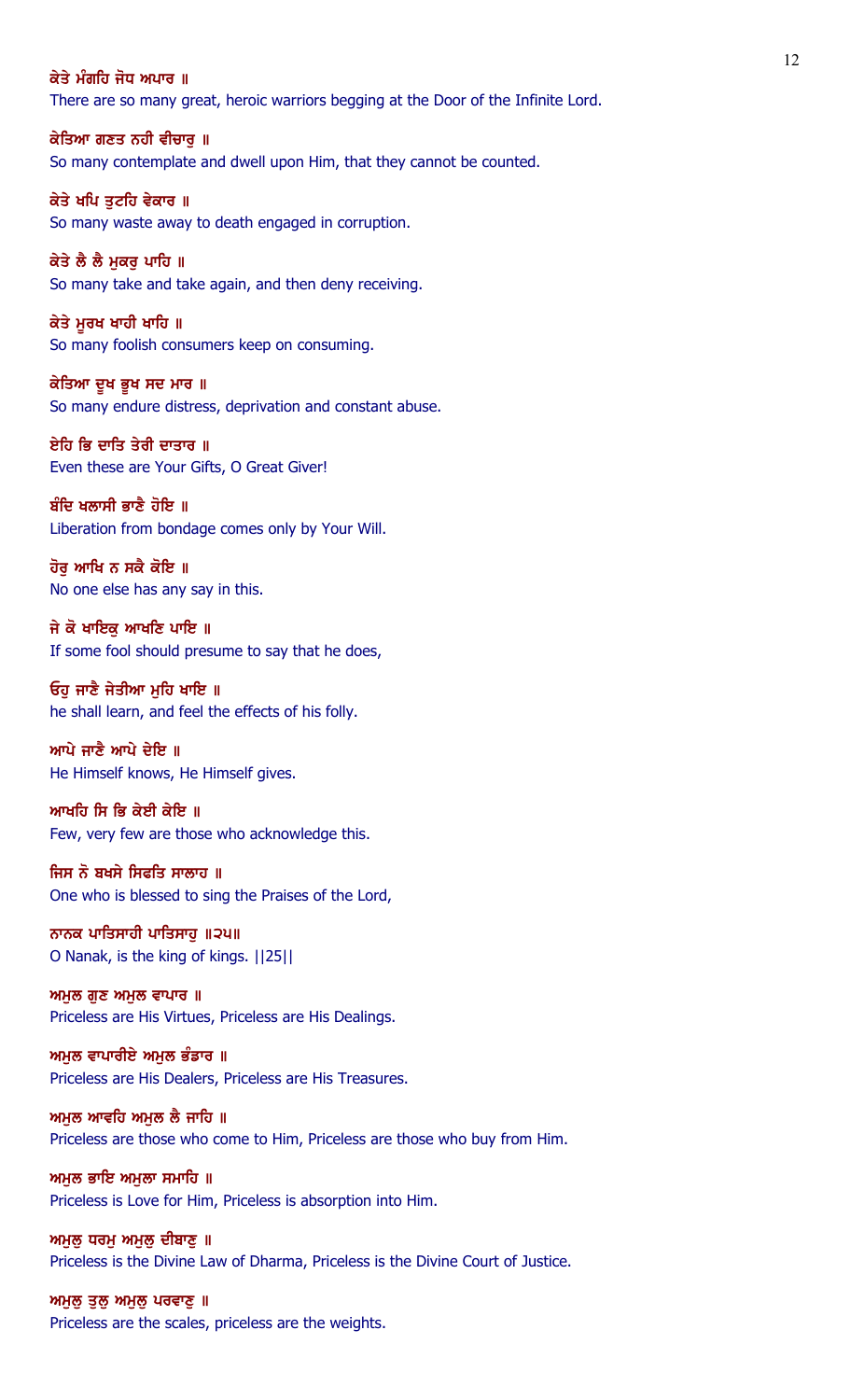#### ਅਮਲ ਬਖਸੀਸ ਅਮਲ ਨੀਸਾਣ ॥

Priceless are His Blessings, Priceless is His Banner and Insignia.

ਅਮੁਲੁ ਕਰਮੁ ਅਮੁਲੁ ਫੁਰਮਾਣੁ ॥ Priceless is His Mercy, Priceless is His Royal Command.

ਅਮਲੋ ਅਮਲ ਆਖਿਆ ਨ ਜਾਇ ॥ Priceless, O Priceless beyond expression!

ਆਖਿ ਆਖਿ ਰਹੇ ਲਿਵ ਲਾਇ ॥ Speak of Him continually, and remain absorbed in His Love.

ਆਖਹਿ ਵੇਦ ਪਾਠ ਪੁਰਾਣ ॥ The Vedas and the Puraanas speak.

ਆਖਹਿ ਪੜੇ ਕਰਹਿ ਵਖਿਆਣ ॥ The scholars speak and lecture.

ਆਖਹਿ ਬਰਮੇ ਆਖਹਿ ਇੰਦ $\parallel$ Brahma speaks, Indra speaks.

ਆਖਹਿ ਗੋਪੀ ਤੈ ਗੋਵਿੰਦ ॥ The Gopis and Krishna speak.

ਆਖਹਿ ਈਸਰ ਆਖਹਿ ਸਿਧ ॥ Shiva speaks, the Siddhas speak.

ਆਖਹਿ ਕੇਤੇ ਕੀਤੇ ਬਧ ॥ The many created Buddhas speak.

ਆਖਹਿ ਦਾਨਵ ਆਖਹਿ ਦੇਵ ॥ The demons speak, the demi-gods speak.

ਆਖਹਿ ਸੁਰਿ ਨਰ ਮੁਨਿ ਜਨ ਸੇਵ ॥ The spiritual warriors, the heavenly beings, the silent sages, the humble and serviceful speak.

ਕੇਤੇ ਆਖਹਿ ਆਖਣਿ ਪਾਹਿ ॥ Many speak and try to describe Him.

ਕੇਤੇ ਕਹਿ ਕਹਿ ਉਠਿ ਉਠਿ ਜਾਹਿ ॥ Many have spoken of Him over and over again, and have then arisen and departed.

ਏਤੇ ਕੀਤੇ ਹੋਰਿ ਕਰੇਹਿ ॥ If He were to create as many again as there already are,

ਤਾ ਆਖਿ ਨ ਸਕਹਿ ਕੇਈ ਕੇਇ ॥ even then, they could not describe Him.

ਜੇਵਡੂ ਭਾਵੈ ਤੇਵਡੂ ਹੋਇ ॥ He is as Great as He wishes to be.

ਨਾਨਕ ਜਾਣੈ ਸਾਚਾ ਸੋਇ ॥ O Nanak, the True Lord knows.

ਜੇ ਕੋ ਆਖੈ ਬੋਲੁਵਿਗਾੜੂ ॥ If anyone presumes to describe God,

ਤਾ ਲਿਖੀਐ ਸਿਰਿ ਗਾਵਾਰਾ ਗਾਵਾਰੂ ॥੨੬॥ he shall be known as the greatest fool of fools! ||26||

# ਸੋ ਦਰੁ ਕੇਹਾ ਸੋ ਘਰੁ ਕੇਹਾ ਜਿਤੁ ਬਹਿ ਸਰਬ ਸਮਾਲੇ ॥

Where is that Gate, and where is that Dwelling, in which You sit and take care of all?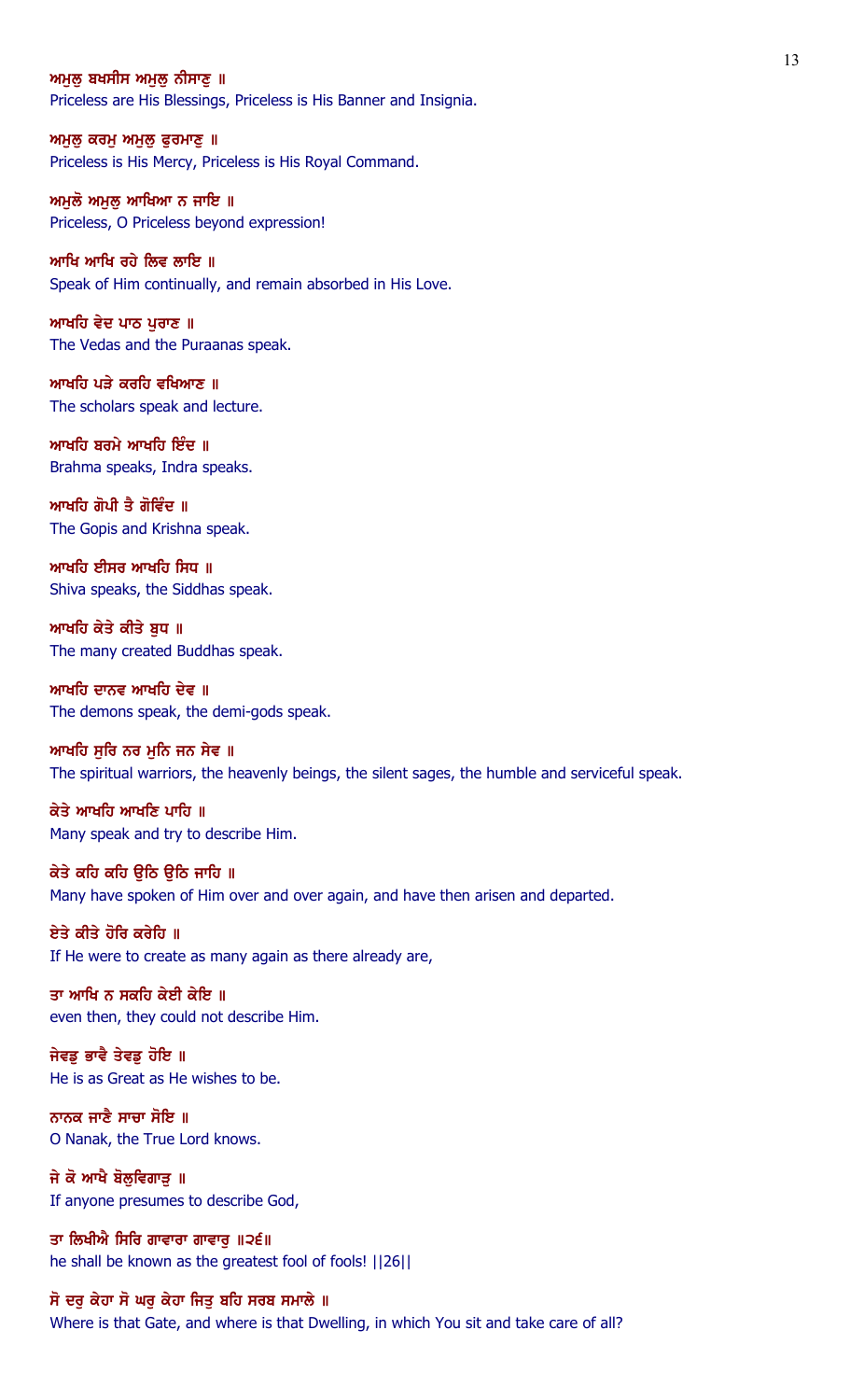## ਵਾਜੇ ਨਾਦ ਅਨੇਕ ਅਸੰਖਾ ਕੇਤੇ ਵਾਵਣਹਾਰੇ ॥

The Sound-current of the Naad vibrates there, and countless musicians play on all sorts of instruments there.

#### ਕੇਤੇ ਰਾਗ ਪਰੀ ਸਿਉ ਕਹੀਅਨਿ ਕੇਤੇ ਗਾਵਣਹਾਰੇ ॥

So many Ragas, so many musicians singing there.

### ਗਾਵਹਿ ਤਹਨੋ ਪੳਣ ਪਾਣੀ ਬੈਸੰਤਰ ਗਾਵੈ ਰਾਜਾ ਧਰਮ ਦਆਰੇ ॥

The praanic wind, water and fire sing; the Righteous Judge of Dharma sings at Your Door.

#### ਗਾਵਹਿ ਚਿਤ ਗਪਤ ਲਿਖਿ ਜਾਣਹਿ ਲਿਖਿ ਲਿਖਿ ਧਰਮ ਵੀਚਾਰੇ ॥

Chitr and Gupt, the angels of the conscious and the subconscious who record actions, and the Righteous Judge of Dharma who judges this record sing.

#### ਗਾਵਹਿ ਈਸਰ ਬਰਮਾ ਦੇਵੀ ਸੋਹਨਿ ਸਦਾ ਸਵਾਰੇ ॥

Shiva, Brahma and the Goddess of Beauty, ever adorned, sing.

#### ਗਾਵਹਿ ਇੰਦ ਇਦਾਸਣਿ ਬੈਠੇ ਦੇਵਤਿਆ ਦਰਿ ਨਾਲੇ ॥

Indra, seated upon His Throne, sings with the deities at Your Door.

## ਗਾਵਹਿ ਸਿਧ ਸਮਾਧੀ ਅੰਦਰਿ ਗਾਵਨਿ ਸਾਧ ਵਿਚਾਰੇ ॥

The Siddhas in Samaadhi sing; the Saadhus sing in contemplation.

### ਗਾਵਨਿ ਜਤੀ ਸਤੀ ਸੰਤੋਖੀ ਗਾਵਹਿ ਵੀਰ ਕਰਾਰੇ ॥

The celibates, the fanatics, the peacefully accepting and the fearless warriors sing.

#### ਗਾਵਨਿ ਪੰਡਿਤ ਪੜਨਿ ਰਖੀਸਰ ਜੁਗੁ ਜੁਗੁ ਵੇਦਾ ਨਾਲੇ ॥

The Pandits, the religious scholars who recite the Vedas, with the supreme sages of all the ages, sing.

### ਗਾਵਹਿ ਮੋਹਣੀਆ ਮਨੁ ਮੋਹਨਿ ਸੁਰਗਾ ਮਛ ਪਇਆਲੇ ॥

The Mohinis, the enchanting heavenly beauties who entice hearts in this world, in paradise, and in the underworld of the subconscious sing.

# ਗਾਵਨਿ ਰਤਨ ਉਪਾਏ ਤੇਰੇ ਅਠਸਠਿ ਤੀਰਥ ਨਾਲੇ ॥

The celestial jewels created by You, and the sixty-eight holy places of pilgrimage sing.

#### ਗਾਵਹਿ ਜੋਧ ਮਹਾਬਲ ਸੂਰਾ ਗਾਵਹਿ ਖਾਣੀ ਚਾਰੇ ॥

The brave and mighty warriors sing; the spiritual heroes and the four sources of creation sing.

### ਗਾਵਹਿ ਖੰਡ ਮੰਡਲ ਵਰਭੰਡਾ ਕਰਿ ਕਰਿ ਰਖੇ ਧਾਰੇ ॥

The planets, solar systems and galaxies, created and arranged by Your Hand, sing.

## ਸੇਈ ਤਧਨੋ ਗਾਵਹਿ ਜੋ ਤਧ ਭਾਵਨਿ ਰਤੇ ਤੇਰੇ ਭਗਤ ਰਸਾਲੇ ॥

They alone sing, who are pleasing to Your Will. Your devotees are imbued with the Nectar of Your Essence.

### ਹੋਰਿ ਕੇਤੇ ਗਾਵਨਿ ਸੇ ਮੈ ਚਿਤਿ ਨ ਆਵਨਿ ਨਾਨਕੂ ਕਿਆ ਵੀਚਾਰੇ ॥

So many others sing, they do not come to mind. O Nanak, how can I consider them all?

#### ਸੋਈ ਸੋਈ ਸਦਾ ਸਚ ਸਾਹਿਬ ਸਾਚਾ ਸਾਚੀ ਨਾਈ ॥

That True Lord is True, Forever True, and True is His Name.

### ਹੈ ਭੀ ਹੋਸੀ ਜਾਇ ਨ ਜਾਸੀ ਰਚਨਾ ਜਿਨਿ ਰਚਾਈ ॥

He is, and shall always be. He shall not depart, even when this Universe which He has created departs.

### ਰੰਗੀ ਰੰਗੀ ਭਾਤੀ ਕਰਿ ਕਰਿ ਜਿਨਸੀ ਮਾਇਆ ਜਿਨਿ ਉਪਾਈ ॥

He created the world, with its various colors, species of beings, and the variety of Maya.

## ਕਰਿ ਕਰਿ ਵੇਖੈ ਕੀਤਾ ਆਪਣਾ ਜਿਵ ਤਿਸ ਦੀ ਵਡਿਆਈ ॥

Having created the creation, He watches over it Himself, by His Greatness.

## ਜੋ ਤਿਸੁ ਭਾਵੈ ਸੋਈ ਕਰਸੀ ਹੁਕਮੁ ਨ ਕਰਣਾ ਜਾਈ ॥

He does whatever He pleases. No order can be issued to Him.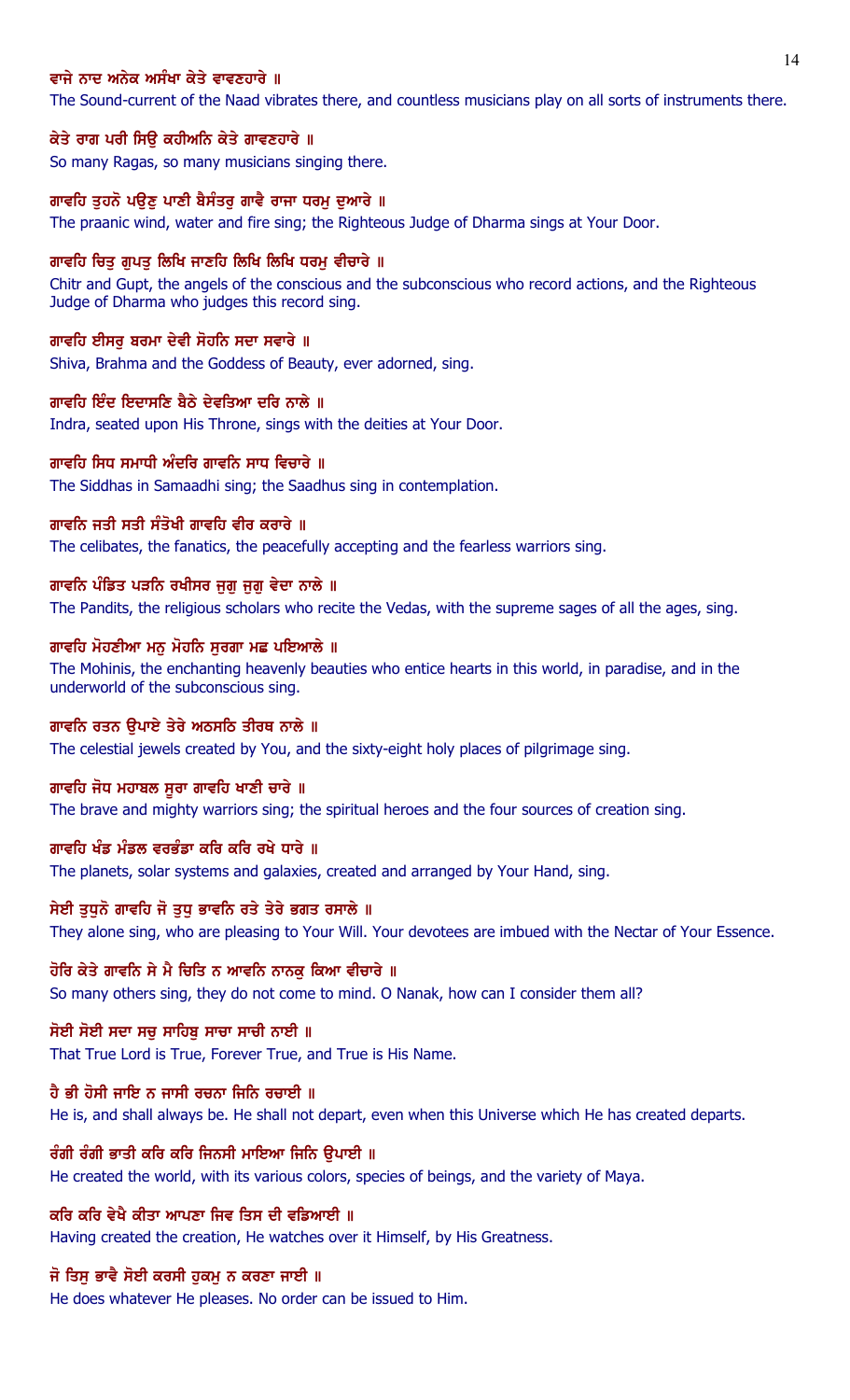# ਸੋ ਪਾਤਿਸਾਹ ਸਾਹਾ ਪਾਤਿਸਾਹਿਬ ਨਾਨਕ ਰਹਣ ਰਜਾਈ ॥੨੭॥

He is the King, the King of kings, the Supreme Lord and Master of kings. Nanak remains subject to His Will. ||27||

# ਮੁੰਦਾ ਸੰਤੋਖ਼ ਸਰਮੂ ਪਤੂ ਝੋਲੀ ਧਿਆਨ ਕੀ ਕਰਹਿ ਬਿਭੂਤਿ ॥

Make contentment your ear-rings, humility your begging bowl, and meditation the ashes you apply to your body.

# ਖਿੰਥਾ ਕਾਲੂ ਕੁਆਰੀ ਕਾਇਆ ਜੁਗਤਿ ਡੰਡਾ ਪਰਤੀਤਿ ॥

Let the remembrance of death be the patched coat you wear, let the purity of virginity be your way in the world, and let faith in the Lord be your walking stick.

# ਆਈ ਪੰਥੀ ਸਗਲ ਜਮਾਤੀ ਮਨਿ ਜੀਤੈ ਜਗ ਜੀਤ ॥

See the brotherhood of all mankind as the highest order of Yogis; conquer your own mind, and conquer the world.

# ਆਦੇਸ ਤਿਸੈ ਆਦੇਸ ॥

I bow to Him, I humbly bow.

# ਆਦਿ ਅਨੀਲ ਅਨਾਦਿ ਅਨਾਹਤਿ ਜਗ ਜਗ ਏਕੋ ਵੇਸ ॥੨੮॥

The Primal One, the Pure Light, without beginning, without end. Throughout all the ages, He is One and the Same. ||28||

# ਭਗਤਿ ਗਿਆਨ ਦਇਆ ਭੰਡਾਰਣਿ ਘਟਿ ਘਟਿ ਵਾਜਹਿ ਨਾਦ ॥

Let spiritual wisdom be your food, and compassion your attendant. The Sound-current of the Naad vibrates in each and every heart.

# ਆਪਿ ਨਾਥ ਨਾਥੀ ਸਭ ਜਾ ਕੀ ਰਿਧਿ ਸਿਧਿ ਅਵਰਾ ਸਾਦ ॥

He Himself is the Supreme Master of all; wealth and miraculous spiritual powers, and all other external tastes and pleasures, are all like beads on a string.

# ਸੰਜੋਗ ਵਿਜੋਗ ਦਇ ਕਾਰ ਚਲਾਵਹਿ ਲੇਖੇ ਆਵਹਿ ਭਾਗ ॥

Union with Him, and separation from Him, come by His Will. We come to receive what is written in our destiny.

# ਆਦੇਸ ਤਿਸੈ ਆਦੇਸ ॥

I bow to Him, I humbly bow.

# ਆਦਿ ਅਨੀਲ ਅਨਾਦਿ ਅਨਾਹਤਿ ਜਗ ਜਗ ਏਕੋ ਵੇਸ ॥੨੯॥

The Primal One, the Pure Light, without beginning, without end. Throughout all the ages, He is One and the Same. ||29||

# ਏਕਾ ਮਾਈ ਜੁਗਤਿ ਵਿਆਈ ਤਿਨਿ ਚੇਲੇ ਪਰਵਾਣੂ ॥

The One Divine Mother conceived and gave birth to the three deities.

# ਇਕ ਸੰਸਾਰੀ ਇਕੁ ਭੰਡਾਰੀ ਇਕੁ ਲਾਏ ਦੀਬਾਣੁ ॥

One, the Creator of the World; One, the Sustainer; and One, the Destroyer.

# ਜਿਵ ਤਿਸ ਭਾਵੈ ਤਿਵੈ ਚਲਾਵੈ ਜਿਵ ਹੋਵੈ ਫਰਮਾਣ ॥

He makes things happen according to the Pleasure of His Will. Such is His Celestial Order.

# ਓਹੁ ਵੇਖੈ ਓਨਾ ਨਦਰਿ ਨ ਆਵੈ ਬਹੁਤਾ ਏਹੁ ਵਿਡਾਣੂ ॥

He watches over all, but none see Him. How wonderful this is!

# ਆਦੇਸੁ ਤਿਸੈ ਆਦੇਸੁ ॥

I bow to Him, I humbly bow.

# ਆਦਿ ਅਨੀਲ ਅਨਾਦਿ ਅਨਾਹਤਿ ਜਗ ਜਗ ਏਕੋ ਵੇਸ ॥੩੦॥

The Primal One, the Pure Light, without beginning, without end. Throughout all the ages, He is One and the Same. ||30||

# ਆਸਣ ਲੋਇ ਲੌਇ ਭੰਡਾਰ ॥ On world after world are His Seats of Authority and His Storehouses.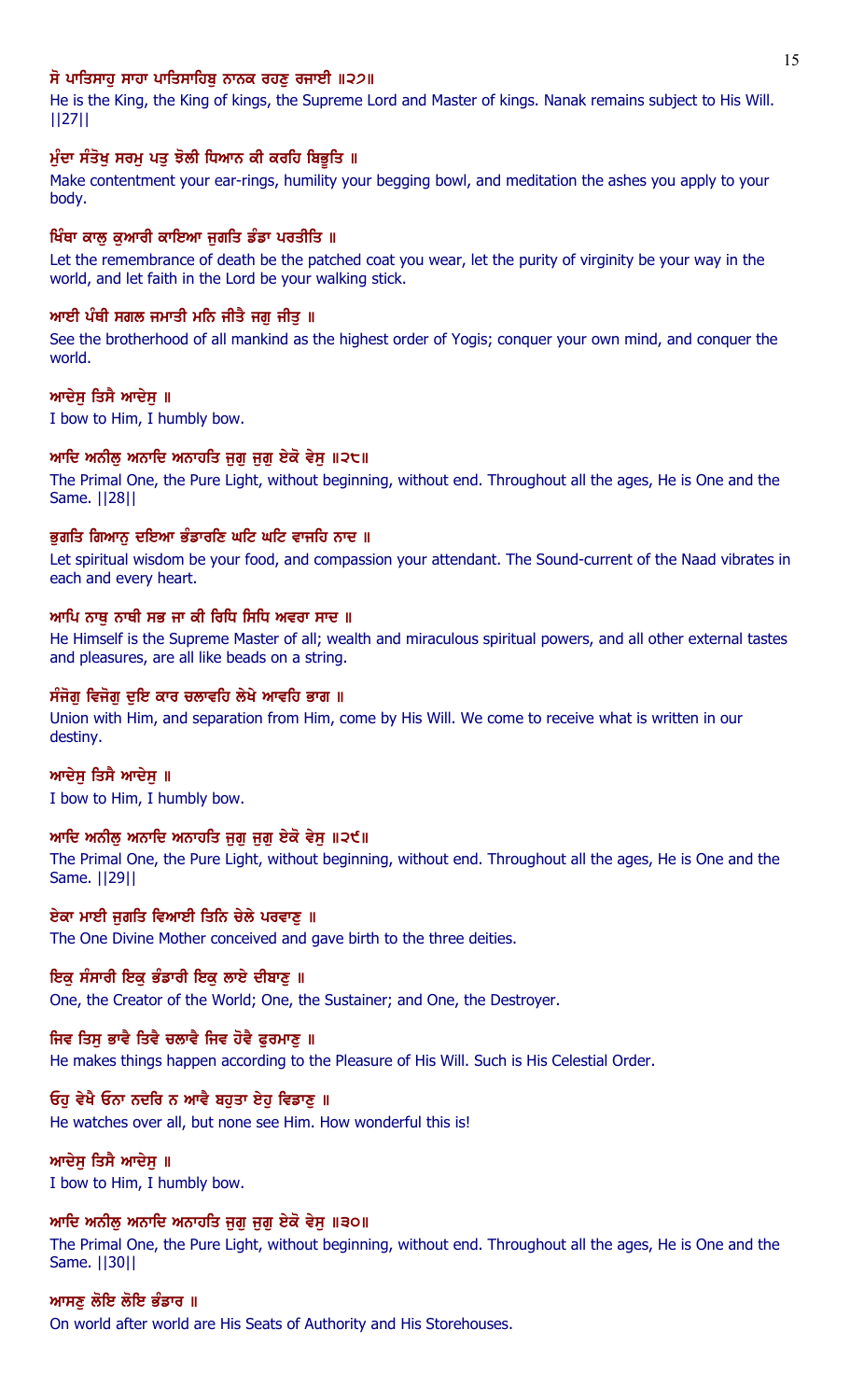### ਜੋ ਕਿਛ ਪਾਇਆ ਸ ਏਕਾ ਵਾਰ ॥

Whatever was put into them, was put there once and for all.

#### ਕਰਿ ਕਰਿ ਵੇਖੈ ਸਿਰਜਣਹਾਰੁ ॥

Having created the creation, the Creator Lord watches over it.

## ਨਾਨਕ ਸਚੇ ਕੀ ਸਾਚੀ ਕਾਰ ॥

O Nanak, True is the Creation of the True Lord.

ਆਦੇਸ ਤਿਸੈ ਆਦੇਸ ॥ I bow to Him, I humbly bow.

## ਆਦਿ ਅਨੀਲੂ ਅਨਾਦਿ ਅਨਾਹਤਿ ਜੁਗੂ ਜੁਗੂ ਏਕੋ ਵੇਸੁ ॥੩੧॥

The Primal One, the Pure Light, without beginning, without end. Throughout all the ages, He is One and the Same. ||31||

ਇਕ ਦੂ ਜੀਭੌ ਲਖ ਹੋਹਿ ਲਖ ਹੋਵਹਿ ਲਖ ਵੀਸ ॥ If I had 100,000 tongues, and these were then multiplied twenty times more, with each tongue,

ਲਖੂ ਲਖੂ ਗੇੜਾ ਆਖੀਅਹਿ ਏਕੁ ਨਾਮੂ ਜਗਦੀਸ ॥ I would repeat, hundreds of thousands of times, the Name of the One, the Lord of the Universe.

ਏਤ ਰਾਹਿ ਪਤਿ ਪਵੜੀਆ ਚੜੀਐ ਹੋਇ ਇਕੀਸ ॥ Along this path to our Husband Lord, we climb the steps of the ladder, and come to merge with Him.

### ਸੁਣਿ ਗਲਾ ਆਕਾਸ ਕੀ ਕੀਟਾ ਆਈ ਰੀਸ ॥ Hearing of the etheric realms, even worms long to come back home.

ਨਾਨਕ ਨਦਰੀ ਪਾਈਐ ਕੁੜੀ ਕੁੜੈ ਠੀਸ ॥੩੨॥ O Nanak, by His Grace He is obtained. False are the boastings of the false. ||32||

### ਆਖਣਿ ਜੋਰ ਚਪੈ ਨਹ ਜੋਰ ॥ No power to speak, no power to keep silent.

ਜੋਰ ਨ ਮੰਗਣਿ ਦੇਣਿ ਨ ਜੋਰ ॥ No power to beg, no power to give.

## ਜੋਰੂ ਨ ਜੀਵਣਿ ਮਰਣਿ ਨਹ ਜੋਰੂ ॥ No power to live, no power to die.

ਜੋਰ ਨ ਰਾਜਿ ਮਾਲਿ ਮਨਿ ਸੋਰ ॥ No power to rule, with wealth and occult mental powers.

# ਜੋਰ ਨ ਸਰਤੀ ਗਿਆਨਿ ਵੀਚਾਰਿ ॥

No power to gain intuitive understanding, spiritual wisdom and meditation.

# ਜੋਰੂ ਨ ਜੁਗਤੀ ਛੁਟੈ ਸੰਸਾਰੂ ॥

No power to find the way to escape from the world.

## ਜਿਸ ਹਥਿ ਜੋਰ ਕਰਿ ਵੇਖੈ ਸੋਇ ॥

He alone has the Power in His Hands. He watches over all.

## ਨਾਨਕ ਉਤਮੂ ਨੀਚੂ ਨ ਕੋਇ ॥੩੩॥ O Nanak, no one is high or low. ||33||

ਰਾਤੀ ਰਤੀ ਥਿਤੀ ਵਾਰ ॥ Nights, days, weeks and seasons;

ਪਵਣ ਪਾਣੀ ਅਗਨੀ ਪਾਤਾਲ ॥ wind, water, fire and the nether regions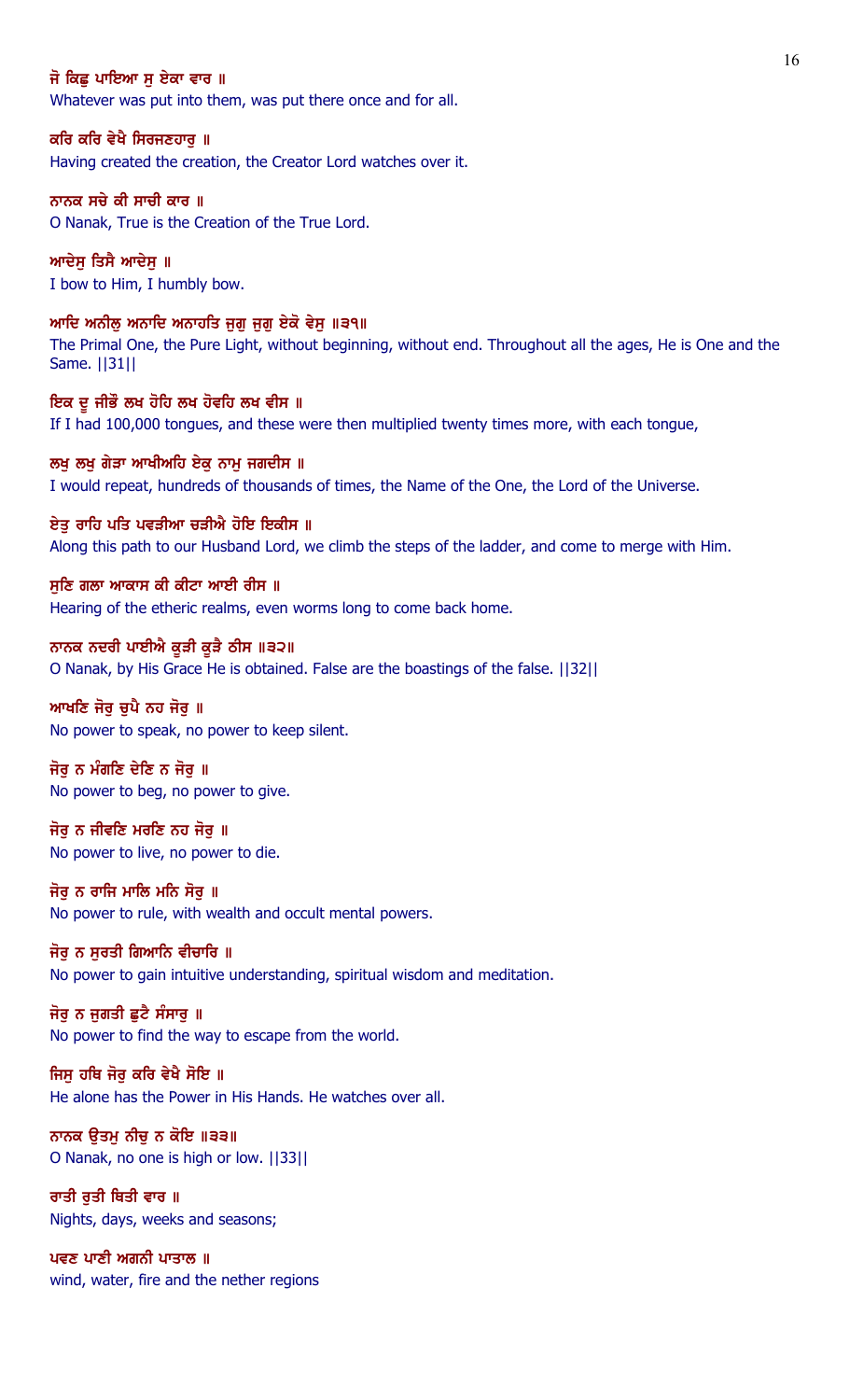### ਤਿਸ ਵਿਚਿ ਧਰਤੀ ਥਾਪਿ ਰਖੀ ਧਰਮ ਸਾਲ ॥

-in the midst of these, He established the earth as a home for Dharma.

ਤਿਸੁ ਵਿਚਿ ਜੀਅ ਜੁਗਤਿ ਕੇ ਰੰਗ ॥ Upon it, He placed the various species of beings.

ਤਿਨ ਕੇ ਨਾਮ ਅਨੇਕ ਅਨੰਤ ॥ Their names are uncounted and endless.

ਕਰਮੀ ਕਰਮੀ ਹੋਇ ਵੀਚਾਰ ॥ By their deeds and their actions, they shall be judged.

ਸਚਾ ਆਪਿ ਸਚਾ ਦਰਬਾਰੁ ॥ God Himself is True, and True is His Court.

ਤਿਥੈ ਸੋਹਨਿ ਪੰਚ ਪਰਵਾਣ ॥ There, in perfect grace and ease, sit the self-elect, the self-realized Saints.

ਨਦਰੀ ਕਰਮਿ ਪਵੈ ਨੀਸਾਣ ॥ They receive the Mark of Grace from the Merciful Lord.

ਕਚ ਪਕਾਈ ਓਥੈ ਪਾਇ ॥ The ripe and the unripe, the good and the bad, shall there be judged.

ਨਾਨਕ ਗਇਆ ਜਾਪੈ ਜਾਇ ॥੩੪॥ O Nanak, when you go home, you will see this. ||34||

ਧਰਮ ਖੰਡ ਕਾ ਏਹੋ ਧਰਮ ॥ This is righteous living in the realm of Dharma.

ਗਿਆਨ ਖੰਡ ਕਾ ਆਖਹੂ ਕਰਮੂ ॥ And now we speak of the realm of spiritual wisdom.

ਕੇਤੇ ਪਵਣ ਪਾਣੀ ਵੈਸੰਤਰ ਕੇਤੇ ਕਾਨ ਮਹੇਸ ॥ So many winds, waters and fires; so many Krishnas and Shivas.

ਕੇਤੇ ਬਰਮੇ ਘਾੜਤਿ ਘੜੀਅਹਿ ਰੂਪ ਰੰਗ ਕੇ ਵੇਸ ॥ So many Brahmas, fashioning forms of great beauty, adorned and dressed in many colors.

ਕੇਤੀਆ ਕਰਮ ਭੂਮੀ ਮੇਰ ਕੇਤੇ ਕੇਤੇ ਧੂ ਉਪਦੇਸ ॥ So many worlds and lands for working out karma. So very many lessons to be learned!

ਕੇਤੇ ਇੰਦ ਚੰਦ ਸਰ ਕੇਤੇ ਕੇਤੇ ਮੰਡਲ ਦੇਸ ॥ So many Indras, so many moons and suns, so many worlds and lands.

ਕੇਤੇ ਸਿਧ ਬਧ ਨਾਥ ਕੇਤੇ ਕੇਤੇ ਦੇਵੀ ਵੇਸ ॥ So many Siddhas and Buddhas, so many Yogic masters. So many goddesses of various kinds.

ਕੇਤੇ ਦੇਵ ਦਾਨਵ ਮੁਨਿ ਕੇਤੇ ਕੇਤੇ ਰਤਨ ਸਮੁੰਦ ॥ So many demi-gods and demons, so many silent sages. So many oceans of jewels.

ਕੇਤੀਆ ਖਾਣੀ ਕੇਤੀਆ ਬਾਣੀ ਕੇਤੇ ਪਾਤ ਨਰਿੰਦ ॥ So many ways of life, so many languages. So many dynasties of rulers.

ਕੇਤੀਆ ਸੁਰਤੀ ਸੇਵਕ ਕੇਤੇ ਨਾਨਕ ਅੰਤੁ ਨ ਅੰਤੁ ॥੩੫॥ So many intuitive people, so many selfless servants. O Nanak, His limit has no limit! ||35||

ਗਿਆਨ ਖੰਡ ਮਹਿ ਗਿਆਨੂ ਪਰਚੰਡੂ ॥ In the realm of wisdom, spiritual wisdom reigns supreme.

ਤਿਥੈ ਨਾਦ ਬਿਨੋਦ ਕੋਡ ਅਨੰਦੂ ॥ The Sound-current of the Naad vibrates there, amidst the sounds and the sights of bliss.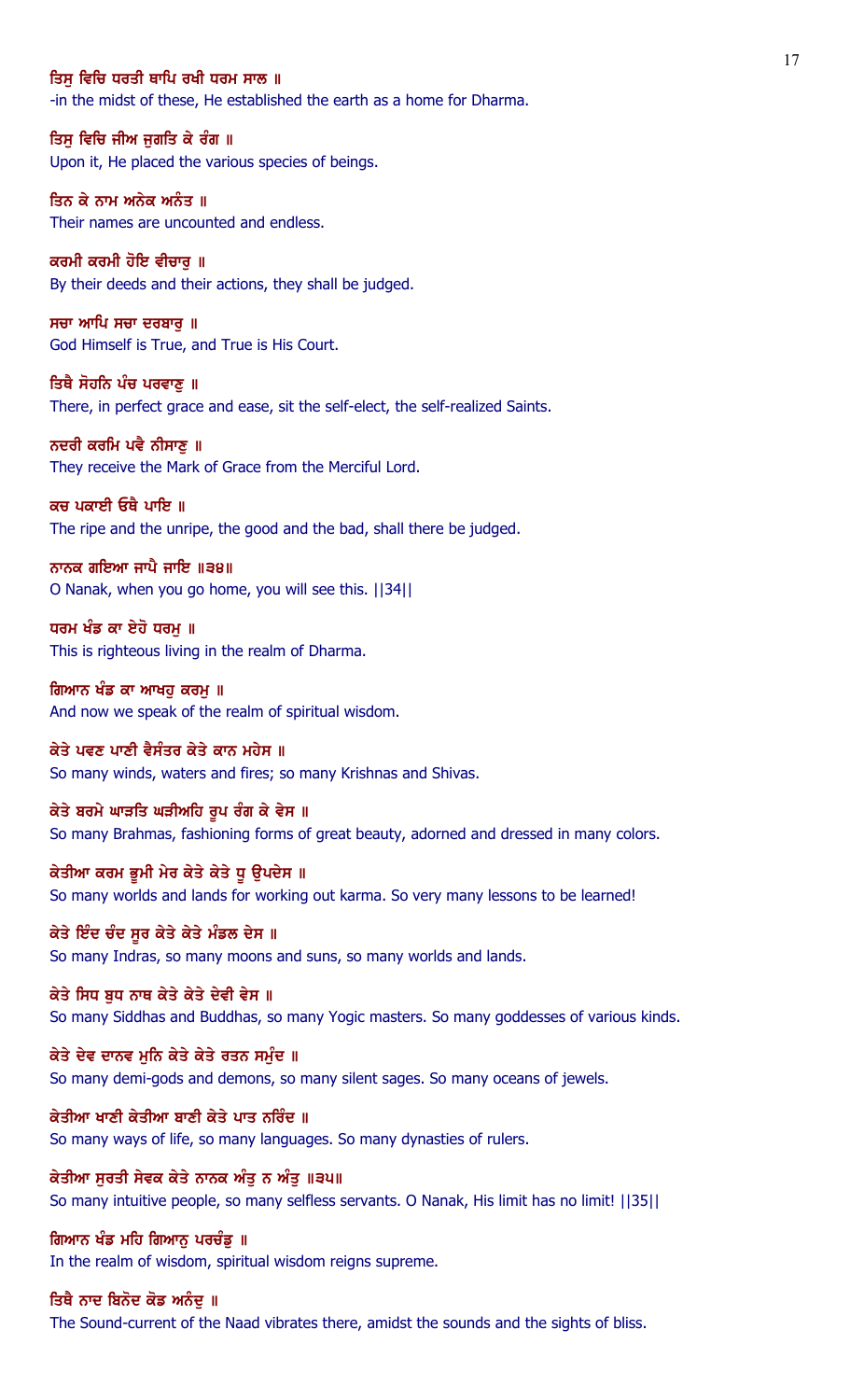### ਸਰਮ ਖੰਡ ਕੀ ਬਾਣੀ ਰੂਪ ॥

In the realm of humility, the Word is Beauty.

ਤਿਥੈ ਘਾੜਤਿ ਘੜੀਐ ਬਹੁਤੁ ਅਨੂਪੁ ॥ Forms of incomparable beauty are fashioned there.

ਤਾ ਕੀਆ ਗਲਾ ਕਥੀਆ ਨਾ ਜਾਹਿ ॥ These things cannot be described.

ਜੇ ਕੋ ਕਹੈ ਪਿਛੈ ਪਛਤਾਇ ॥ One who tries to speak of these shall regret the attempt.

ਤਿਥੈ ਘੜੀਐ ਸੁਰਤਿ ਮਤਿ ਮਨਿ ਬੁਧਿ ॥ The intuitive consciousness, intellect and understanding of the mind are shaped there.

ਤਿਥੈ ਘੜੀਐ ਸੁਰਾ ਸਿਧਾ ਕੀ ਸੁਧਿ ॥੩੬॥ The consciousness of the spiritual warriors and the Siddhas, the beings of spiritual perfection, are shaped there. ||36||

ਕਰਮ ਖੰਡ ਕੀ ਬਾਣੀ ਜੋਰੁ ॥ In the realm of karma, the Word is Power.

ਤਿਥੈ ਹੋਰੂ ਨ ਕੋਈ ਹੋਰੂ ॥ No one else dwells there,

ਤਿਥੈ ਜੋਧ ਮਹਾਬਲ ਸੂਰ ॥ except the warriors of great power, the spiritual heroes.

ਤਿਨ ਮਹਿ ਰਾਮੁ ਰਹਿਆ ਭਰਪੁਰ ॥ They are totally fulfilled, imbued with the Lord's Essence.

# ਤਿਥੈ ਸੀਤੋ ਸੀਤਾ ਮਹਿਮਾ ਮਾਹਿ ॥

Myriads of Sitas are there, cool and calm in their majestic glory.

ਤਾ ਕੇ ਰੂਪ ਨ ਕਥਨੇ ਜਾਹਿ ॥ Their beauty cannot be described.

ਨਾ ਓਹਿ ਮਰਹਿ ਨ ਠਾਗੇ ਜਾਹਿ ॥ Neither death nor deception comes to those,

ਜਿਨ ਕੈ ਰਾਮ ਵਸੈ ਮਨ ਮਾਹਿ ॥ within whose minds the Lord abides.

ਤਿਥੈ ਭਗਤ ਵਸਹਿ ਕੇ ਲੋਅ ॥ The devotees of many worlds dwell there.

ਕਰਹਿ ਅਨੰਦੂ ਸਚਾ ਮਨਿ ਸੋਇ ॥ They celebrate; their minds are imbued with the True Lord.

ਸਚ ਖੰਡਿ ਵਸੈ ਨਿਰੰਕਾਰ ॥ In the realm of Truth, the Formless Lord abides.

ਕਰਿ ਕਰਿ ਵੇਖੈ ਨਦਰਿ ਨਿਹਾਲ ॥ Having created the creation, He watches over it. By His Glance of Grace, He bestows happiness.

ਤਿਥੈ ਖੰਡ ਮੰਡਲ ਵਰਭੰਡ ॥ There are planets, solar systems and galaxies.

ਜੇ ਕੋ ਕਥੈ ਤ ਅੰਤ ਨ ਅੰਤ ॥ If one speaks of them, there is no limit, no end.